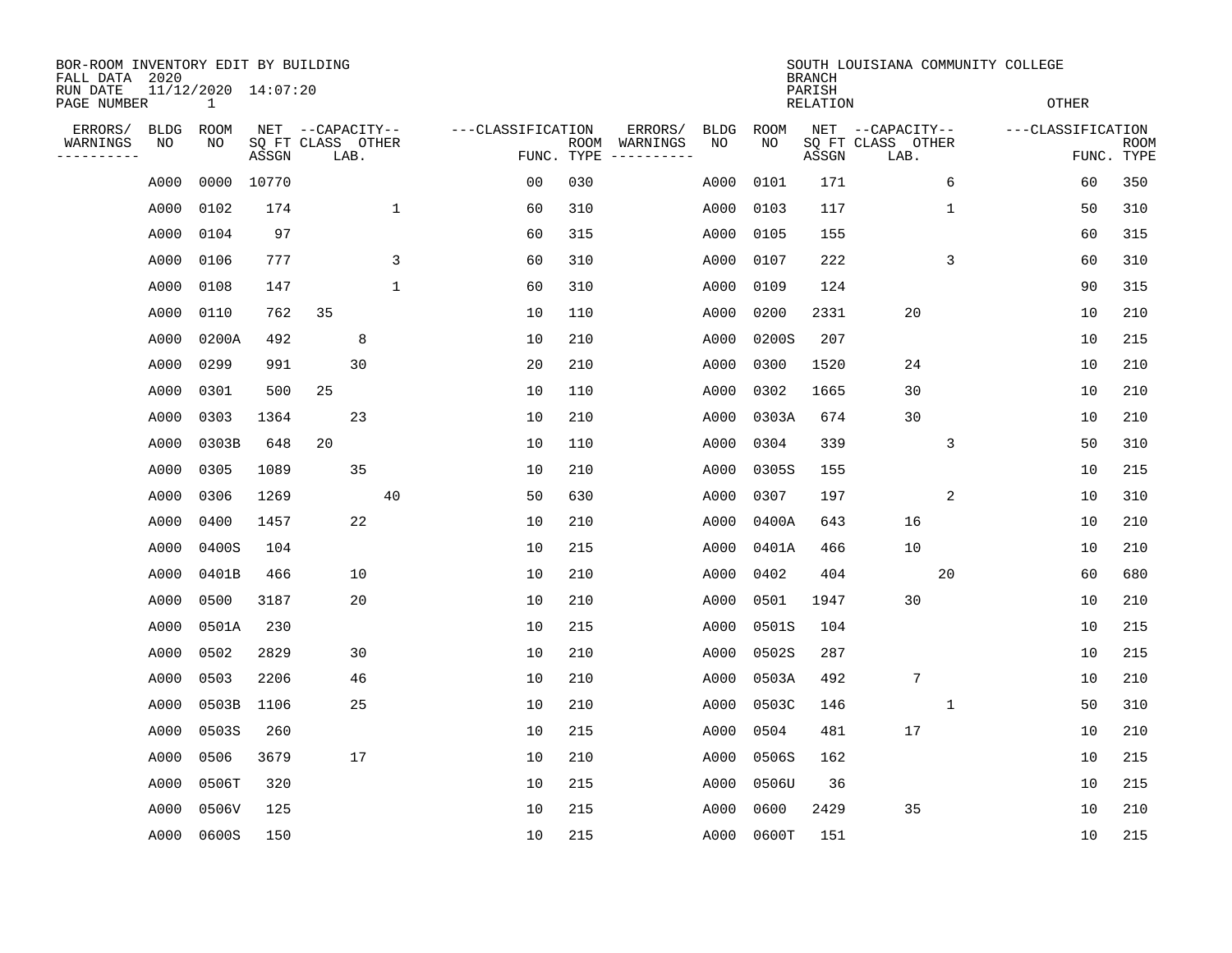| BOR-ROOM INVENTORY EDIT BY BUILDING<br>FALL DATA 2020 |      |                                                 |      |                                 |                                                       |     |                                      |           |                                                                                                     | <b>BRANCH</b>      |          | SOUTH LOUISIANA COMMUNITY COLLEGE      |                                                                                                                                                                                                                                  |                           |
|-------------------------------------------------------|------|-------------------------------------------------|------|---------------------------------|-------------------------------------------------------|-----|--------------------------------------|-----------|-----------------------------------------------------------------------------------------------------|--------------------|----------|----------------------------------------|----------------------------------------------------------------------------------------------------------------------------------------------------------------------------------------------------------------------------------|---------------------------|
| RUN DATE<br>PAGE NUMBER                               |      | 11/12/2020 14:07:20<br>$\overline{\phantom{a}}$ |      |                                 |                                                       |     |                                      |           |                                                                                                     | PARISH<br>RELATION |          |                                        | OTHER                                                                                                                                                                                                                            |                           |
| ERRORS/ BLDG ROOM                                     |      |                                                 |      |                                 | NET --CAPACITY-- ----CLASSIFICATION ERRORS/ BLDG ROOM |     |                                      |           |                                                                                                     |                    |          |                                        | NET --CAPACITY-- ---CLASSIFICATION                                                                                                                                                                                               |                           |
| WARNINGS<br>----------                                | NO   | NO NO                                           |      | SQ FT CLASS OTHER<br>ASSGN LAB. | unasSIFI<br>ب                                         |     | ROOM WARNINGS<br>FUNC. TYPE $------$ | NO        | NO NO                                                                                               |                    |          | SQ FT CLASS OTHER<br>ASSGN LAB.        | en de la provincia de la provincia de la provincia de la provincia de la provincia de la provincia de la provi<br>En 1870, en 1870, en 1870, en 1870, en 1870, en 1870, en 1870, en 1870, en 1870, en 1870, en 1870, en 1870, en | <b>ROOM</b><br>FUNC. TYPE |
|                                                       | A000 | 0601                                            | 508  | 33                              | 10                                                    | 210 |                                      | A000 0602 |                                                                                                     | 6246               | 20       |                                        | 10                                                                                                                                                                                                                               | 210                       |
|                                                       |      | A000 0602A                                      |      | 237 2                           | 10                                                    | 215 |                                      |           | A000 0602B                                                                                          | 358                |          | 20                                     | 10                                                                                                                                                                                                                               | 410                       |
|                                                       | A000 | 0602S                                           | 453  |                                 | 10                                                    | 215 |                                      |           | A000 0602T                                                                                          | 268                |          |                                        | 10                                                                                                                                                                                                                               | 215                       |
|                                                       |      | A000 0602U                                      | 139  |                                 | 10                                                    | 215 |                                      |           | TOTAL NUMBER CLASSROOMS<br>TOTAL NUMBER LABS 210<br>TOTAL NUMBER SPECIAL LABS 220                   |                    |          | TOTAL NUMBER COMPUTER CLASSROOMS       | TOTAL ASSIGNABLE & UNASSIGNABLE SQFT: 59,033<br>TOTAL NET ASSIGN SQ. FT. IN ROOM FILE 48,263<br>$\overline{3}$<br>23                                                                                                             |                           |
|                                                       |      | B000 STOR                                       | 100  |                                 | 10                                                    | 215 |                                      | B000 UTIL |                                                                                                     | 36                 |          |                                        | 10                                                                                                                                                                                                                               | 555                       |
|                                                       | B000 | 0000                                            | 143  |                                 | 00                                                    | 030 |                                      | B000 0101 |                                                                                                     | 792                | 18       |                                        | 10                                                                                                                                                                                                                               | 210                       |
|                                                       | B000 | 0102                                            | 286  | 5                               | 10                                                    | 210 |                                      | B000 0103 |                                                                                                     |                    | 175      | 2                                      | 10                                                                                                                                                                                                                               | 310                       |
|                                                       |      | B000 0104                                       | 1257 | 30                              | 10                                                    | 210 |                                      | B000 0105 | TOTAL NUMBER CLASSROOMS<br>TOTAL NUMBER LABS 210<br>TOTAL NUMBER SPECIAL LABS 220                   |                    | 661 — 10 | 13<br>TOTAL NUMBER COMPUTER CLASSROOMS | 10<br>BOOO OIOS 661 13<br>TOTAL ASSIGNABLE & UNASSIGNABLE SQFT: 3,450<br>TOTAL NET ASSIGN SQ. FT. IN ROOM FILE 3,307<br>$\overline{4}$                                                                                           | 210                       |
|                                                       |      | C000 ASTOR                                      | 859  |                                 | 10                                                    | 215 |                                      | C000 0000 |                                                                                                     | 235                |          |                                        | 00                                                                                                                                                                                                                               | 030                       |
|                                                       |      | C000 0101                                       | 1655 | 15                              | 10                                                    | 210 |                                      |           | C000 0101A                                                                                          | 58                 |          |                                        | 10                                                                                                                                                                                                                               | 215                       |
|                                                       |      | C000 0102                                       | 841  | 15                              | 10                                                    | 210 |                                      |           | TOTAL NUMBER CLASSROOMS<br>TOTAL NUMBER LABS 210<br>TOTAL NUMBER SPECIAL LABS 220                   |                    |          | TOTAL NUMBER COMPUTER CLASSROOMS       | TOTAL ASSIGNABLE & UNASSIGNABLE SQFT: 3,648<br>TOTAL NET ASSIGN SQ. FT. IN ROOM FILE 3,413<br>2                                                                                                                                  |                           |
|                                                       |      | D000 0000                                       | 50   |                                 | 00                                                    | 020 |                                      |           | D000 0100 1190<br>TOTAL NUMBER CLASSROOMS<br>TOTAL NUMBER LABS 210<br>TOTAL NUMBER SPECIAL LABS 220 |                    |          | TOTAL NUMBER COMPUTER CLASSROOMS       | 10<br>D000 0100 1190<br>TOTAL ASSIGNABLE & UNASSIGNABLE SQFT: 1,240<br>TOTAL NET ASSIGN SQ. FT. IN ROOM FILE 1,190                                                                                                               | 215                       |
|                                                       |      | E000 0000                                       | 92   |                                 | 00                                                    | 020 |                                      |           | E000 0100 1458                                                                                      |                    |          |                                        | 10<br>TOTAL ASSIGNABLE & UNASSIGNABLE SQFT: 1,550                                                                                                                                                                                | 215                       |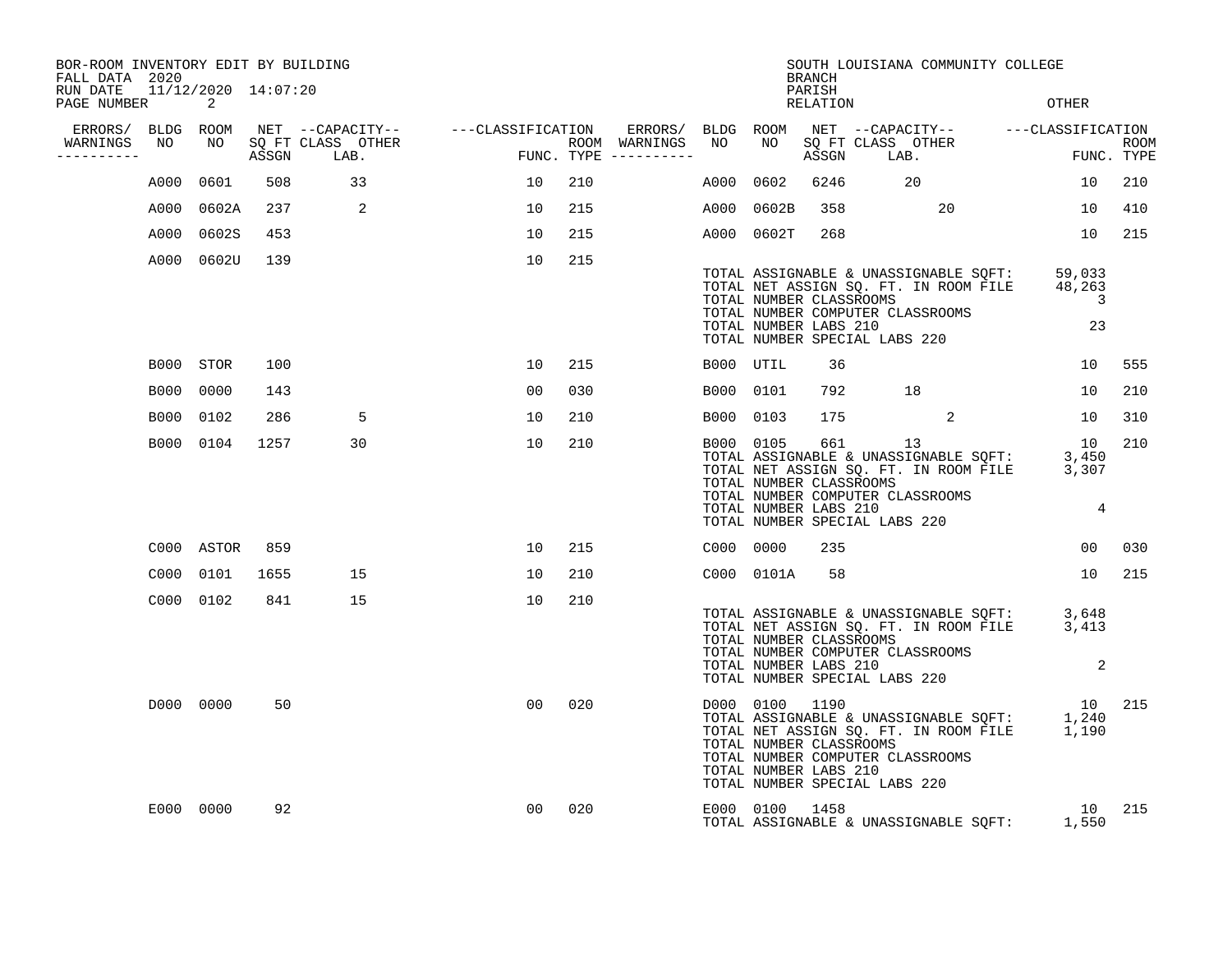| PAGE NUMBER | $\overline{3}$       |                                                                                            |                |                                                                                                           |     |                                               |               |                                      |                                                                                                         |                         |                                                                               |                                                                                                                                                                                                                                                                  |                                                                                                                                                                                 | OTHER                                                                                                                                                                                                 |                                                                                                                                                                                                                                                                                                                                                                                                                                                                                                                                                |
|-------------|----------------------|--------------------------------------------------------------------------------------------|----------------|-----------------------------------------------------------------------------------------------------------|-----|-----------------------------------------------|---------------|--------------------------------------|---------------------------------------------------------------------------------------------------------|-------------------------|-------------------------------------------------------------------------------|------------------------------------------------------------------------------------------------------------------------------------------------------------------------------------------------------------------------------------------------------------------|---------------------------------------------------------------------------------------------------------------------------------------------------------------------------------|-------------------------------------------------------------------------------------------------------------------------------------------------------------------------------------------------------|------------------------------------------------------------------------------------------------------------------------------------------------------------------------------------------------------------------------------------------------------------------------------------------------------------------------------------------------------------------------------------------------------------------------------------------------------------------------------------------------------------------------------------------------|
|             |                      |                                                                                            |                |                                                                                                           |     |                                               |               |                                      |                                                                                                         |                         |                                                                               |                                                                                                                                                                                                                                                                  |                                                                                                                                                                                 |                                                                                                                                                                                                       |                                                                                                                                                                                                                                                                                                                                                                                                                                                                                                                                                |
|             |                      |                                                                                            |                |                                                                                                           |     |                                               |               |                                      |                                                                                                         |                         |                                                                               |                                                                                                                                                                                                                                                                  |                                                                                                                                                                                 |                                                                                                                                                                                                       | ROOM                                                                                                                                                                                                                                                                                                                                                                                                                                                                                                                                           |
|             |                      |                                                                                            |                |                                                                                                           |     |                                               |               |                                      |                                                                                                         |                         |                                                                               |                                                                                                                                                                                                                                                                  |                                                                                                                                                                                 |                                                                                                                                                                                                       |                                                                                                                                                                                                                                                                                                                                                                                                                                                                                                                                                |
|             |                      | 24                                                                                         |                | 0 <sub>0</sub>                                                                                            | 020 |                                               |               |                                      |                                                                                                         |                         |                                                                               |                                                                                                                                                                                                                                                                  |                                                                                                                                                                                 |                                                                                                                                                                                                       | 10 215                                                                                                                                                                                                                                                                                                                                                                                                                                                                                                                                         |
|             |                      | 73                                                                                         |                | 0 <sub>0</sub>                                                                                            | 020 |                                               |               |                                      |                                                                                                         |                         |                                                                               |                                                                                                                                                                                                                                                                  |                                                                                                                                                                                 |                                                                                                                                                                                                       | 70 730                                                                                                                                                                                                                                                                                                                                                                                                                                                                                                                                         |
|             |                      | 29                                                                                         |                | 0 <sub>0</sub>                                                                                            | 020 |                                               |               |                                      |                                                                                                         |                         |                                                                               |                                                                                                                                                                                                                                                                  |                                                                                                                                                                                 |                                                                                                                                                                                                       | 215                                                                                                                                                                                                                                                                                                                                                                                                                                                                                                                                            |
|             |                      | 1440                                                                                       |                | 70                                                                                                        | 740 |                                               |               |                                      |                                                                                                         |                         |                                                                               |                                                                                                                                                                                                                                                                  |                                                                                                                                                                                 |                                                                                                                                                                                                       |                                                                                                                                                                                                                                                                                                                                                                                                                                                                                                                                                |
|             |                      | 752                                                                                        | 24             | 11                                                                                                        | 110 |                                               |               |                                      |                                                                                                         |                         |                                                                               | 1                                                                                                                                                                                                                                                                |                                                                                                                                                                                 | 48                                                                                                                                                                                                    | 310                                                                                                                                                                                                                                                                                                                                                                                                                                                                                                                                            |
| J000        | 0103                 | 209                                                                                        | 3              | 00                                                                                                        | 030 |                                               | J000          | 0104                                 |                                                                                                         |                         | 8                                                                             |                                                                                                                                                                                                                                                                  |                                                                                                                                                                                 | 11                                                                                                                                                                                                    | 110                                                                                                                                                                                                                                                                                                                                                                                                                                                                                                                                            |
| J000        | 0105                 | 36                                                                                         |                | 0 <sub>0</sub>                                                                                            | 010 |                                               | J000          | 0106                                 |                                                                                                         |                         |                                                                               |                                                                                                                                                                                                                                                                  |                                                                                                                                                                                 | 00                                                                                                                                                                                                    | 030                                                                                                                                                                                                                                                                                                                                                                                                                                                                                                                                            |
| J000        | 0107                 | 195                                                                                        | $\overline{4}$ | 00                                                                                                        | 030 |                                               | J000          | 0108                                 |                                                                                                         |                         |                                                                               |                                                                                                                                                                                                                                                                  |                                                                                                                                                                                 | 76                                                                                                                                                                                                    | 740                                                                                                                                                                                                                                                                                                                                                                                                                                                                                                                                            |
|             | 0109                 | 22                                                                                         |                | 0 <sub>0</sub>                                                                                            | 030 |                                               |               | 0110                                 |                                                                                                         |                         |                                                                               |                                                                                                                                                                                                                                                                  |                                                                                                                                                                                 | 76                                                                                                                                                                                                    | 720                                                                                                                                                                                                                                                                                                                                                                                                                                                                                                                                            |
| J000        | 0111                 | 1160                                                                                       |                | 76                                                                                                        | 740 |                                               |               |                                      |                                                                                                         |                         |                                                                               | 2                                                                                                                                                                                                                                                                |                                                                                                                                                                                 | 71                                                                                                                                                                                                    | 310                                                                                                                                                                                                                                                                                                                                                                                                                                                                                                                                            |
|             |                      | 262                                                                                        | $\mathbf 1$    | 76                                                                                                        | 313 |                                               |               |                                      |                                                                                                         |                         | 2                                                                             |                                                                                                                                                                                                                                                                  |                                                                                                                                                                                 | 12                                                                                                                                                                                                    | 140                                                                                                                                                                                                                                                                                                                                                                                                                                                                                                                                            |
|             | FALL DATA 2020<br>NO | ERRORS/ BLDG ROOM<br>F000 0000<br>G000 0000<br>H000 0000<br>J000 0101<br>J000<br>J000 0113 | I000 0100      | BOR-ROOM INVENTORY EDIT BY BUILDING<br>RUN DATE 11/12/2020 14:07:20<br>NO SQ FT CLASS OTHER<br>ASSGN LAB. |     | NET --CAPACITY-- - ---CLASSIFICATION<br>FUNC. | ROOM WARNINGS | ERRORS/<br>NO<br>FUNC. TYPE $------$ | BLDG ROOM<br>NO .<br>F000 0100<br>G000 0100<br>H000 0100<br>J000 0102<br>J000<br>J000 0112<br>J000 0114 | <b>BRANCH</b><br>PARISH | RELATION<br>408<br>702<br>571<br>157<br>253<br>48<br>5457<br>350<br>183<br>49 | TOTAL NUMBER CLASSROOMS<br>TOTAL NUMBER LABS 210<br>TOTAL NUMBER CLASSROOMS<br>TOTAL NUMBER LABS 210<br>TOTAL NUMBER CLASSROOMS<br>TOTAL NUMBER LABS 210<br>TOTAL NUMBER CLASSROOMS<br>TOTAL NUMBER LABS 210<br>TOTAL NUMBER CLASSROOMS<br>TOTAL NUMBER LABS 210 | ASSGN LAB.<br>TOTAL NUMBER SPECIAL LABS 220<br>TOTAL NUMBER SPECIAL LABS 220<br>TOTAL NUMBER SPECIAL LABS 220<br>TOTAL NUMBER SPECIAL LABS 220<br>TOTAL NUMBER SPECIAL LABS 220 | SQ FT CLASS OTHER<br>TOTAL NUMBER COMPUTER CLASSROOMS<br>TOTAL NUMBER COMPUTER CLASSROOMS<br>TOTAL NUMBER COMPUTER CLASSROOMS<br>TOTAL NUMBER COMPUTER CLASSROOMS<br>TOTAL NUMBER COMPUTER CLASSROOMS | SOUTH LOUISIANA COMMUNITY COLLEGE<br>NET --CAPACITY-- ---CLASSIFICATION<br>FUNC. TYPE<br>TOTAL NET ASSIGN SQ. FT. IN ROOM FILE 1,458<br>TOTAL ASSIGNABLE & UNASSIGNABLE SQFT:<br>432<br>TOTAL NET ASSIGN SQ. FT. IN ROOM FILE<br>408<br>TOTAL ASSIGNABLE & UNASSIGNABLE SQFT:<br>775<br>TOTAL NET ASSIGN SQ. FT. IN ROOM FILE<br>702<br>10<br>TOTAL ASSIGNABLE & UNASSIGNABLE SOFT:<br>600<br>TOTAL NET ASSIGN SQ. FT. IN ROOM FILE<br>571<br>TOTAL ASSIGNABLE & UNASSIGNABLE SQFT:<br>1,440<br>TOTAL NET ASSIGN SQ. FT. IN ROOM FILE<br>1,440 |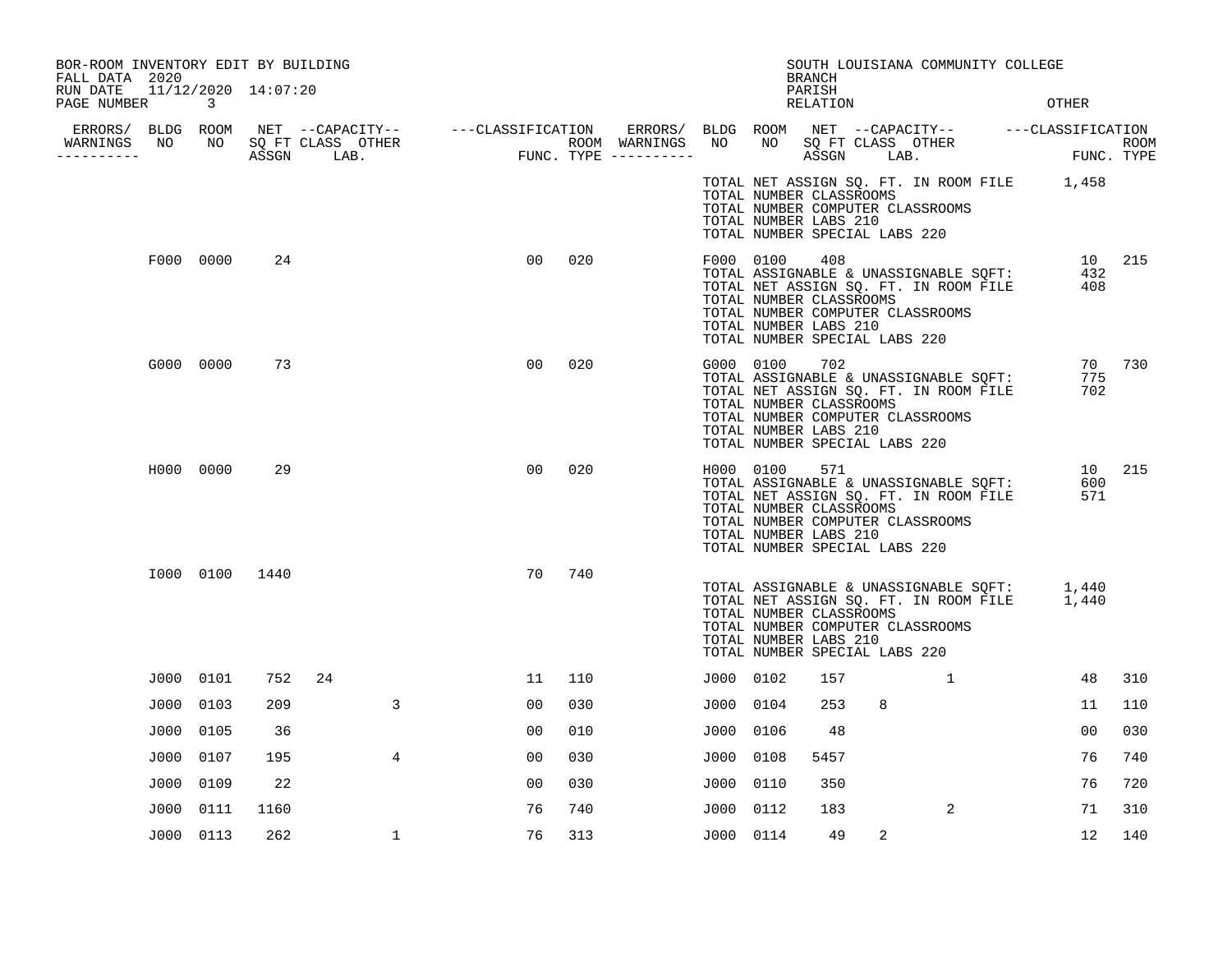| BOR-ROOM INVENTORY EDIT BY BUILDING<br>FALL DATA 2020 |             |                                       |       |    |                           |                   |     |                                      |           |            | <b>BRANCH</b>                                                                            |    | SOUTH LOUISIANA COMMUNITY COLLEGE                                                                                       |                                              |                           |
|-------------------------------------------------------|-------------|---------------------------------------|-------|----|---------------------------|-------------------|-----|--------------------------------------|-----------|------------|------------------------------------------------------------------------------------------|----|-------------------------------------------------------------------------------------------------------------------------|----------------------------------------------|---------------------------|
| RUN DATE<br>PAGE NUMBER                               |             | 11/12/2020 14:07:20<br>$\overline{4}$ |       |    |                           |                   |     |                                      |           |            | PARISH<br><b>RELATION</b>                                                                |    |                                                                                                                         | <b>OTHER</b>                                 |                           |
| ERRORS/                                               | <b>BLDG</b> | ROOM                                  |       |    | NET --CAPACITY--          | ---CLASSIFICATION |     | ERRORS/                              | BLDG      | ROOM       |                                                                                          |    | NET --CAPACITY--                                                                                                        | ---CLASSIFICATION                            |                           |
| WARNINGS<br>----------                                | NO          | NO                                    | ASSGN |    | SQ FT CLASS OTHER<br>LAB. |                   |     | ROOM WARNINGS<br>FUNC. TYPE $------$ | NO        | NO         | ASSGN                                                                                    |    | SQ FT CLASS OTHER<br>LAB.                                                                                               |                                              | <b>ROOM</b><br>FUNC. TYPE |
|                                                       | J000        | 0115                                  | 42    | 2  |                           | 12                | 140 |                                      | J000      | 0116       | 49                                                                                       | 2  |                                                                                                                         | 12                                           | 140                       |
|                                                       | J000        | 0117                                  | 42    | 2  |                           | 12                | 140 |                                      | J000      | 0118       | 42                                                                                       | 2  |                                                                                                                         | 12                                           | 140                       |
|                                                       | J000        | 0119                                  | 253   |    | 6                         | 61                | 355 |                                      | J000 0120 |            | 214                                                                                      |    | 1                                                                                                                       | 46                                           | 325                       |
|                                                       | J000        | 0121                                  | 156   |    |                           | 63                | 731 |                                      | J000 0122 |            | 282<br>TOTAL NUMBER CLASSROOMS<br>TOTAL NUMBER LABS 210<br>TOTAL NUMBER SPECIAL LABS 220 |    | 4<br>TOTAL ASSIGNABLE & UNASSIGNABLE SQFT:<br>TOTAL NET ASSIGN SQ. FT. IN ROOM FILE<br>TOTAL NUMBER COMPUTER CLASSROOMS | 41<br>10,213<br>9,703<br>$\overline{2}$<br>5 | 240                       |
|                                                       |             | 0001 0000                             | 8556  |    |                           | 0 <sub>0</sub>    | 020 |                                      | 0001 0101 |            | 760                                                                                      | 30 |                                                                                                                         | 11                                           | 110                       |
|                                                       | 0001        | 0102                                  | 760   | 30 |                           | 11                | 110 |                                      | 0001 0103 |            | 680                                                                                      | 30 |                                                                                                                         | 11                                           | 110                       |
|                                                       |             | 0001 0104                             | 680   | 30 |                           | 11                | 110 |                                      |           | 0001 0105  | 1000                                                                                     |    | 25                                                                                                                      | 11                                           | 240                       |
|                                                       | 0001        | 0106                                  | 1040  |    | 25                        | 11                | 240 |                                      | 0001 0107 |            | 720                                                                                      |    | 30                                                                                                                      | 11                                           | 240                       |
|                                                       | 0001 0108   |                                       | 560   | 30 |                           | 11                | 110 |                                      |           | 0001 0108A | 560                                                                                      | 30 |                                                                                                                         | 11                                           | 110                       |
|                                                       | 0001        | 0109                                  | 500   |    |                           | 62                | 660 |                                      |           | 0001 0110  | 480                                                                                      | 30 |                                                                                                                         | 62                                           | 110                       |
|                                                       | 0001        | 0111                                  | 520   | 30 |                           | 11                | 110 |                                      |           | 0001 0112  | 500                                                                                      | 30 |                                                                                                                         | 11                                           | 110                       |
|                                                       | 0001        | 0112B                                 | 480   |    | 20                        | 11                | 210 |                                      | 0001 0113 |            | 864                                                                                      |    | 50                                                                                                                      | 31                                           | 680                       |
|                                                       | 0001        | 0113A                                 | 480   |    | 15                        | 11                | 310 |                                      | 0001 0114 |            | 200                                                                                      |    |                                                                                                                         | 45                                           | 115                       |
|                                                       | 0001        | 0114A                                 | 418   |    | 5                         | 0 <sub>0</sub>    | 030 |                                      |           | 0001 0114B | 418                                                                                      |    | 5                                                                                                                       | 0 <sub>0</sub>                               | 030                       |
|                                                       | 0001        | 0115                                  | 420   |    | $\mathbf 1$               | 46                | 314 |                                      | 0001 0117 |            | 520                                                                                      |    | 20                                                                                                                      | 61                                           | 350                       |
|                                                       |             | 0001 0117A                            | 242   |    | 2                         | 00                | 030 |                                      |           | 0001 0117B | 242                                                                                      |    | 2                                                                                                                       | 00                                           | 030                       |
|                                                       |             | 0001 0118                             | 140   |    |                           | 56                | 730 |                                      | 0001 0119 |            | 196                                                                                      |    | $\mathbf 1$                                                                                                             | 53                                           | 310                       |
|                                                       |             | 0001 0120                             | 196   |    | $\mathbf 1$               | 52                | 310 |                                      |           | 0001 0121  | 200                                                                                      |    | $\mathbf 1$                                                                                                             | 11                                           | 310                       |
|                                                       |             | 0001 0122                             | 200   |    | $\mathbf{1}$              | 11                | 310 |                                      | 0001 0123 |            | 200                                                                                      |    | 1                                                                                                                       | 11                                           | 310                       |
|                                                       | 0001 0124   |                                       | 200   |    | 2                         | 11                | 310 |                                      |           | 0001 0125  | 240                                                                                      |    | 2                                                                                                                       | 11                                           | 310                       |
|                                                       |             | 0001 0126                             | 336   |    | 2                         | 63                | 310 |                                      |           | 0001 0126A | 300                                                                                      |    | 8                                                                                                                       | 55                                           | 315                       |
|                                                       | 0001 0127   |                                       | 72    |    | $\mathbf{1}$              | 64                | 710 |                                      |           | 0001 0128  | 380                                                                                      |    |                                                                                                                         | 0 <sub>0</sub>                               | 010                       |
|                                                       |             | 0001 0129                             | 180   |    |                           | 00                | 030 |                                      | 0001 0130 |            | 480                                                                                      |    |                                                                                                                         | 82                                           | 082                       |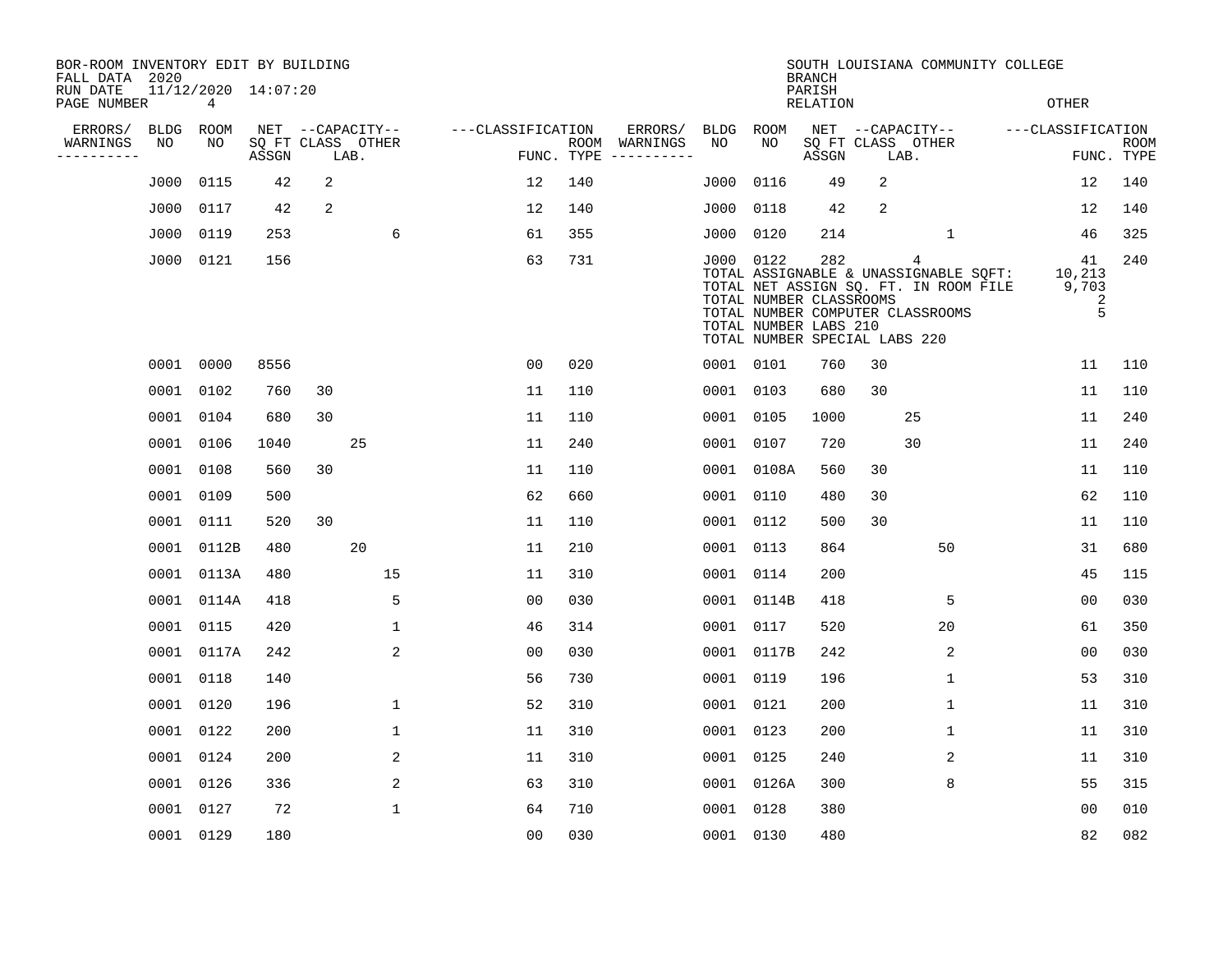| BOR-ROOM INVENTORY EDIT BY BUILDING<br>FALL DATA 2020 |             |                          |       |                           |                   |     |                                      |           |                 | <b>BRANCH</b>                                    | SOUTH LOUISIANA COMMUNITY COLLEGE                                                                                                                   |                            |                           |
|-------------------------------------------------------|-------------|--------------------------|-------|---------------------------|-------------------|-----|--------------------------------------|-----------|-----------------|--------------------------------------------------|-----------------------------------------------------------------------------------------------------------------------------------------------------|----------------------------|---------------------------|
| RUN DATE<br>PAGE NUMBER                               |             | 11/12/2020 14:07:20<br>5 |       |                           |                   |     |                                      |           |                 | PARISH<br>RELATION                               |                                                                                                                                                     | <b>OTHER</b>               |                           |
| ERRORS/                                               | <b>BLDG</b> | ROOM                     |       | NET --CAPACITY--          | ---CLASSIFICATION |     | ERRORS/                              | BLDG ROOM |                 |                                                  | NET --CAPACITY--                                                                                                                                    | ---CLASSIFICATION          |                           |
| WARNINGS<br>----------                                | NO          | NO                       | ASSGN | SQ FT CLASS OTHER<br>LAB. |                   |     | ROOM WARNINGS<br>FUNC. TYPE $------$ | NO        | NO.             | ASSGN                                            | SQ FT CLASS OTHER<br>LAB.                                                                                                                           |                            | <b>ROOM</b><br>FUNC. TYPE |
|                                                       | 0001        | 0130A                    | 56    |                           | 82                | 082 |                                      | 0001      | 0130B           | 192                                              |                                                                                                                                                     | 82                         | 082                       |
| 9                                                     | 0001        | 0131                     | 7956  | 2500                      | 45                | 610 |                                      | 0001 0132 |                 | 480                                              |                                                                                                                                                     | 45                         | 615                       |
|                                                       |             | 0001 0132A               | 56    |                           | 82                | 082 |                                      | 0001 0133 |                 | 340                                              | 1                                                                                                                                                   | 62                         | 310                       |
|                                                       |             | 0001 0134                | 1828  | 10                        | 11                | 310 |                                      | 0001 0144 |                 | 1152                                             |                                                                                                                                                     | 72                         | 730                       |
|                                                       |             | 0001 0145                | 768   | 25                        | 11                | 210 |                                      | 0001 0146 |                 | 1300                                             | 28                                                                                                                                                  | 41                         | 430                       |
|                                                       |             | 0001 0146A               | 552   | 3                         | 41                | 310 |                                      |           | 0001 0146B      | 560                                              |                                                                                                                                                     | 72                         | 730                       |
|                                                       |             | 0001 0147                | 234   |                           | 41                | 455 |                                      |           | 0001 0147A      | 108                                              | 2                                                                                                                                                   | 45                         | 310                       |
|                                                       |             | 0001 0147B               | 54    | 3                         | 45                | 315 |                                      |           |                 | TOTAL NUMBER CLASSROOMS<br>TOTAL NUMBER LABS 210 | TOTAL ASSIGNABLE & UNASSIGNABLE SQFT:<br>TOTAL NET ASSIGN SQ. FT. IN ROOM FILE<br>TOTAL NUMBER COMPUTER CLASSROOMS<br>TOTAL NUMBER SPECIAL LABS 220 | 40,556<br>30,120<br>9<br>2 |                           |
|                                                       | 0002        | 0P306                    | 80    |                           | 0 <sub>0</sub>    | 030 |                                      |           | 0002 0000 14836 |                                                  |                                                                                                                                                     | 0 <sub>0</sub>             | 020                       |
|                                                       | 0002        | 0101                     | 312   | 7                         | 0 <sub>0</sub>    | 030 |                                      | 0002 0102 |                 | 312                                              | 7                                                                                                                                                   | 0 <sub>0</sub>             | 030                       |
|                                                       | 0002        | 0104                     | 176   | 5                         | 0 <sub>0</sub>    | 030 |                                      | 0002 0105 |                 | 440                                              | 5                                                                                                                                                   | 62                         | 310                       |
|                                                       | 0002        | 0105A                    | 140   | 3                         | 62                | 310 |                                      |           | 0002 0105B      | 100                                              | 3                                                                                                                                                   | 62                         | 310                       |
|                                                       | 0002        | 0105C                    | 80    | 3                         | 62                | 310 |                                      |           | 0002 0105D      | 260                                              | 5                                                                                                                                                   | 62                         | 310                       |
|                                                       | 0002        | 0106                     | 36    | 3                         | 0 <sub>0</sub>    | 010 |                                      | 0002 0107 |                 | 780                                              | 25                                                                                                                                                  | 91                         | 660                       |
|                                                       | 0002        | 0108                     | 37    | 3                         | 00                | 030 |                                      | 0002 0109 |                 | 884                                              | 25                                                                                                                                                  | 62                         | 650                       |
|                                                       |             | 0002 0109A               | 96    | 4                         | 62                | 310 |                                      | 0002 0111 |                 | 312                                              | 5                                                                                                                                                   | 51                         | 310                       |
|                                                       |             | 0002 0112                | 140   |                           | 0 <sub>0</sub>    | 030 |                                      | 0002 0113 |                 | 140                                              | $\mathbf 1$                                                                                                                                         | 71                         | 310                       |
|                                                       | 0002        | 0114                     | 420   | 4                         | 62                | 310 |                                      | 0002 0115 |                 | 140                                              | $\mathbf 1$                                                                                                                                         | 63                         | 310                       |
|                                                       | 0002        | 0116                     | 616   | 5                         | 0 <sub>0</sub>    | 030 |                                      | 0002 0117 |                 | 336                                              | $\mathbf{1}$                                                                                                                                        | 63                         | 730                       |
|                                                       | 0002 0118   |                          | 120   |                           | 43                | 455 |                                      | 0002 0119 |                 | 80                                               |                                                                                                                                                     | 00                         | 030                       |
| 9                                                     | 0002 0120   |                          | 2900  | 30                        | 41                | 430 |                                      | 0002 0121 |                 | 832                                              | 25                                                                                                                                                  | 41                         | 220                       |
|                                                       | 0002        | 0124                     | 192   | 14                        | 41                | 410 |                                      | 0002 0125 |                 | 168                                              | 12                                                                                                                                                  | 41                         | 310                       |
|                                                       |             | 0002 0126                | 192   | 5                         | 41                | 410 |                                      | 0002 0127 |                 | 160                                              | 2                                                                                                                                                   | 41                         | 310                       |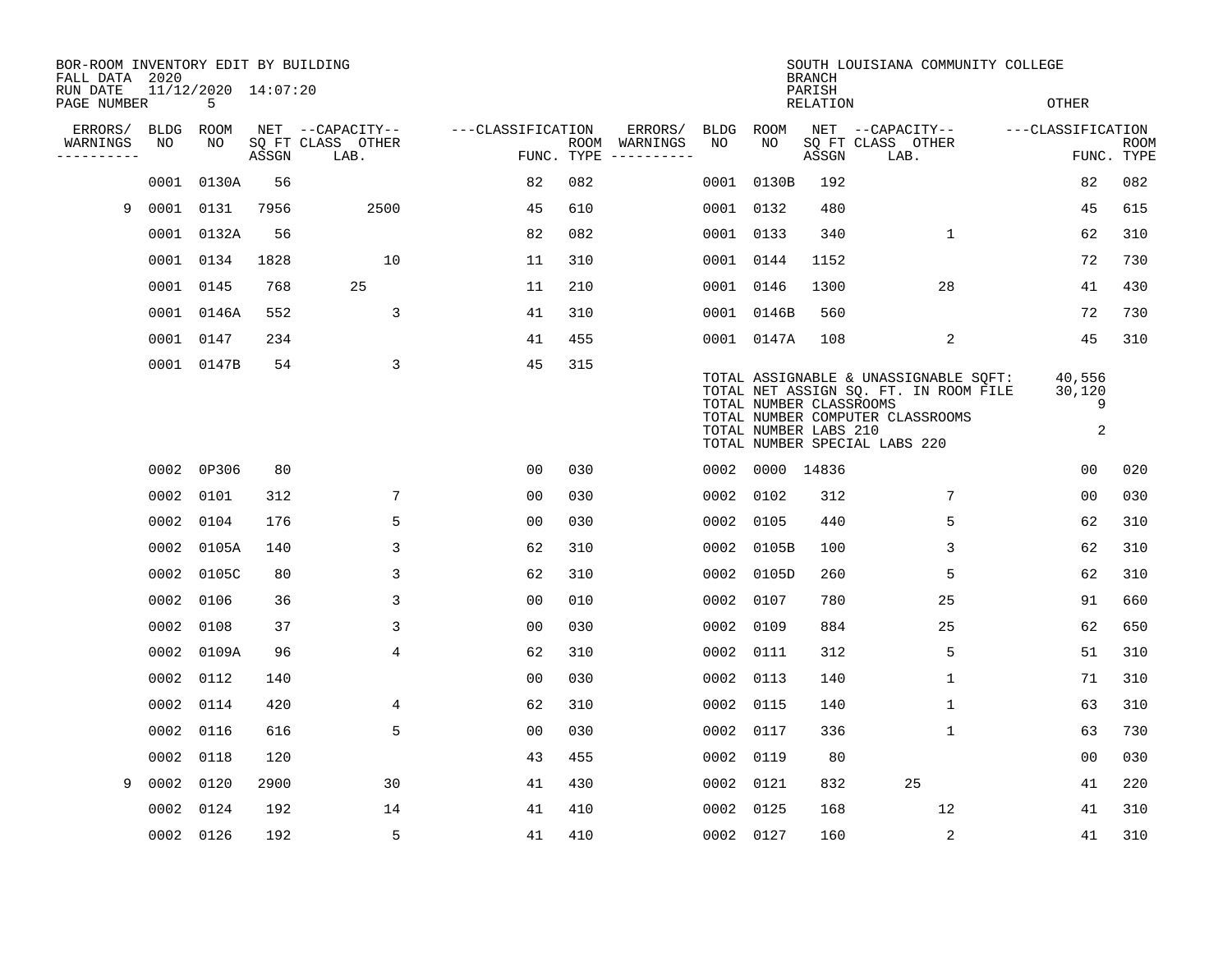| 11/12/2020 14:07:20<br>PARISH<br>OTHER<br>PAGE NUMBER<br>6<br>RELATION<br>---CLASSIFICATION<br>ERRORS/<br><b>ROOM</b><br>NET --CAPACITY--<br>ERRORS/<br><b>BLDG</b><br>ROOM<br>NET --CAPACITY--<br>---CLASSIFICATION<br><b>BLDG</b><br>NO<br>NO<br>SQ FT CLASS OTHER<br>NO<br>NO.<br>SQ FT CLASS OTHER<br>WARNINGS<br>ROOM WARNINGS<br>ASSGN<br>FUNC. TYPE<br>ASSGN<br>FUNC. TYPE<br>LAB.<br>LAB.<br>----------<br>$-- - - - - - - - -$<br>25<br>0002<br>0128<br>520<br>10<br>41<br>310<br>0002<br>0129<br>704<br>11<br>280<br>10<br>315<br>53<br>0002<br>0130<br>53<br>0002<br>0131<br>112<br>$\mathbf 1$<br>$\mathbf{1}$<br>315<br>$\mathbf{1}$<br>53<br>0002<br>0131A<br>48<br>53<br>0002<br>0131B<br>48<br>12<br>2<br>0002 0133<br>448<br>53<br>315<br>0002<br>0134<br>240<br>63<br>0135<br>56<br>315<br>51<br>0002<br>240<br>0002<br>0136<br>124<br>1<br>54<br>310<br>0002 0137<br>120<br>1<br>0002<br>0138<br>120<br>1<br>54<br>124<br>$\mathbf{1}$<br>55<br>310<br>55<br>0002<br>0139<br>0002<br>0140<br>168<br>1<br>0002 0142<br>120<br>3<br>310<br>0146<br>2<br>53<br>63<br>0002<br>146<br>53<br>0002<br>0148<br>140<br>1<br>310<br>0002<br>0150<br>160<br>1<br>53<br>0151A<br>25<br>350<br>25<br>0002<br>624<br>63<br>0002<br>0151B<br>624<br>63<br>0151C<br>3<br>10<br>0002<br>64<br>00<br>030<br>0002<br>0152<br>352<br>11<br>0002<br>0153<br>10<br>210<br>0002<br>0154<br>80<br>3<br>160<br>11<br>11<br>0002<br>0155<br>1<br>615<br>0002<br>0156<br>40<br>0 <sub>0</sub><br>84<br>11<br>1<br>0002<br>0157<br>4108<br>250<br>45<br>610<br>0002<br>0158<br>48<br>11<br>0002<br>0159<br>64<br>0 <sub>0</sub><br>030<br>0002<br>64<br>0 <sub>0</sub><br>0160<br>7<br>7<br>0002<br>0200<br>312<br>0 <sub>0</sub><br>030<br>0002<br>0201<br>312<br>0 <sub>0</sub><br>0204<br>030<br>0002<br>0205<br>30<br>0002<br>624<br>0 <sub>0</sub><br>728<br>11<br>24<br>0002<br>0206<br>624<br>24<br>15<br>110<br>0002<br>0207<br>728<br>15<br>0002<br>0208<br>624<br>24<br>15<br>110<br>0002<br>0209<br>780<br>30<br>11<br>30<br>215<br>0002<br>0210<br>624<br>11<br>0002<br>0211<br>780<br>30<br>11<br>0212<br>30<br>110<br>0213<br>780<br>30<br>0002<br>624<br>11<br>0002<br>11<br>0214<br>110<br>0002<br>896<br>30<br>11<br>0002<br>0214A<br>24<br>11<br>0215<br>25<br>110<br>18<br>15<br>0002<br>400<br>11<br>0002<br>0215A<br>600<br>30<br>0002<br>0216<br>24<br>0 <sub>0</sub><br>010<br>0002<br>0217<br>902<br>11<br>0002<br>0218<br>728<br>30<br>11<br>110<br>0002<br>0218A<br>24<br>11<br>0002 0219<br>840<br>30<br>11<br>210<br>0002 0220<br>48<br>100<br>1 | BOR-ROOM INVENTORY EDIT BY BUILDING<br>FALL DATA 2020 |  |  |  |  |  | <b>BRANCH</b> |  | SOUTH LOUISIANA COMMUNITY COLLEGE |      |
|---------------------------------------------------------------------------------------------------------------------------------------------------------------------------------------------------------------------------------------------------------------------------------------------------------------------------------------------------------------------------------------------------------------------------------------------------------------------------------------------------------------------------------------------------------------------------------------------------------------------------------------------------------------------------------------------------------------------------------------------------------------------------------------------------------------------------------------------------------------------------------------------------------------------------------------------------------------------------------------------------------------------------------------------------------------------------------------------------------------------------------------------------------------------------------------------------------------------------------------------------------------------------------------------------------------------------------------------------------------------------------------------------------------------------------------------------------------------------------------------------------------------------------------------------------------------------------------------------------------------------------------------------------------------------------------------------------------------------------------------------------------------------------------------------------------------------------------------------------------------------------------------------------------------------------------------------------------------------------------------------------------------------------------------------------------------------------------------------------------------------------------------------------------------------------------------------------------------------------------------------------------------------------------------------------------------------------------------------------------------------------------------------------------------------------------------------------------------------------------------------------------------------------------------------------------------|-------------------------------------------------------|--|--|--|--|--|---------------|--|-----------------------------------|------|
|                                                                                                                                                                                                                                                                                                                                                                                                                                                                                                                                                                                                                                                                                                                                                                                                                                                                                                                                                                                                                                                                                                                                                                                                                                                                                                                                                                                                                                                                                                                                                                                                                                                                                                                                                                                                                                                                                                                                                                                                                                                                                                                                                                                                                                                                                                                                                                                                                                                                                                                                                                     | RUN DATE                                              |  |  |  |  |  |               |  |                                   |      |
|                                                                                                                                                                                                                                                                                                                                                                                                                                                                                                                                                                                                                                                                                                                                                                                                                                                                                                                                                                                                                                                                                                                                                                                                                                                                                                                                                                                                                                                                                                                                                                                                                                                                                                                                                                                                                                                                                                                                                                                                                                                                                                                                                                                                                                                                                                                                                                                                                                                                                                                                                                     |                                                       |  |  |  |  |  |               |  |                                   | ROOM |
|                                                                                                                                                                                                                                                                                                                                                                                                                                                                                                                                                                                                                                                                                                                                                                                                                                                                                                                                                                                                                                                                                                                                                                                                                                                                                                                                                                                                                                                                                                                                                                                                                                                                                                                                                                                                                                                                                                                                                                                                                                                                                                                                                                                                                                                                                                                                                                                                                                                                                                                                                                     |                                                       |  |  |  |  |  |               |  |                                   |      |
|                                                                                                                                                                                                                                                                                                                                                                                                                                                                                                                                                                                                                                                                                                                                                                                                                                                                                                                                                                                                                                                                                                                                                                                                                                                                                                                                                                                                                                                                                                                                                                                                                                                                                                                                                                                                                                                                                                                                                                                                                                                                                                                                                                                                                                                                                                                                                                                                                                                                                                                                                                     |                                                       |  |  |  |  |  |               |  |                                   | 110  |
|                                                                                                                                                                                                                                                                                                                                                                                                                                                                                                                                                                                                                                                                                                                                                                                                                                                                                                                                                                                                                                                                                                                                                                                                                                                                                                                                                                                                                                                                                                                                                                                                                                                                                                                                                                                                                                                                                                                                                                                                                                                                                                                                                                                                                                                                                                                                                                                                                                                                                                                                                                     |                                                       |  |  |  |  |  |               |  |                                   | 310  |
|                                                                                                                                                                                                                                                                                                                                                                                                                                                                                                                                                                                                                                                                                                                                                                                                                                                                                                                                                                                                                                                                                                                                                                                                                                                                                                                                                                                                                                                                                                                                                                                                                                                                                                                                                                                                                                                                                                                                                                                                                                                                                                                                                                                                                                                                                                                                                                                                                                                                                                                                                                     |                                                       |  |  |  |  |  |               |  |                                   | 315  |
|                                                                                                                                                                                                                                                                                                                                                                                                                                                                                                                                                                                                                                                                                                                                                                                                                                                                                                                                                                                                                                                                                                                                                                                                                                                                                                                                                                                                                                                                                                                                                                                                                                                                                                                                                                                                                                                                                                                                                                                                                                                                                                                                                                                                                                                                                                                                                                                                                                                                                                                                                                     |                                                       |  |  |  |  |  |               |  |                                   | 315  |
|                                                                                                                                                                                                                                                                                                                                                                                                                                                                                                                                                                                                                                                                                                                                                                                                                                                                                                                                                                                                                                                                                                                                                                                                                                                                                                                                                                                                                                                                                                                                                                                                                                                                                                                                                                                                                                                                                                                                                                                                                                                                                                                                                                                                                                                                                                                                                                                                                                                                                                                                                                     |                                                       |  |  |  |  |  |               |  |                                   | 310  |
|                                                                                                                                                                                                                                                                                                                                                                                                                                                                                                                                                                                                                                                                                                                                                                                                                                                                                                                                                                                                                                                                                                                                                                                                                                                                                                                                                                                                                                                                                                                                                                                                                                                                                                                                                                                                                                                                                                                                                                                                                                                                                                                                                                                                                                                                                                                                                                                                                                                                                                                                                                     |                                                       |  |  |  |  |  |               |  |                                   | 310  |
|                                                                                                                                                                                                                                                                                                                                                                                                                                                                                                                                                                                                                                                                                                                                                                                                                                                                                                                                                                                                                                                                                                                                                                                                                                                                                                                                                                                                                                                                                                                                                                                                                                                                                                                                                                                                                                                                                                                                                                                                                                                                                                                                                                                                                                                                                                                                                                                                                                                                                                                                                                     |                                                       |  |  |  |  |  |               |  |                                   | 310  |
|                                                                                                                                                                                                                                                                                                                                                                                                                                                                                                                                                                                                                                                                                                                                                                                                                                                                                                                                                                                                                                                                                                                                                                                                                                                                                                                                                                                                                                                                                                                                                                                                                                                                                                                                                                                                                                                                                                                                                                                                                                                                                                                                                                                                                                                                                                                                                                                                                                                                                                                                                                     |                                                       |  |  |  |  |  |               |  |                                   | 310  |
|                                                                                                                                                                                                                                                                                                                                                                                                                                                                                                                                                                                                                                                                                                                                                                                                                                                                                                                                                                                                                                                                                                                                                                                                                                                                                                                                                                                                                                                                                                                                                                                                                                                                                                                                                                                                                                                                                                                                                                                                                                                                                                                                                                                                                                                                                                                                                                                                                                                                                                                                                                     |                                                       |  |  |  |  |  |               |  |                                   | 310  |
|                                                                                                                                                                                                                                                                                                                                                                                                                                                                                                                                                                                                                                                                                                                                                                                                                                                                                                                                                                                                                                                                                                                                                                                                                                                                                                                                                                                                                                                                                                                                                                                                                                                                                                                                                                                                                                                                                                                                                                                                                                                                                                                                                                                                                                                                                                                                                                                                                                                                                                                                                                     |                                                       |  |  |  |  |  |               |  |                                   | 350  |
|                                                                                                                                                                                                                                                                                                                                                                                                                                                                                                                                                                                                                                                                                                                                                                                                                                                                                                                                                                                                                                                                                                                                                                                                                                                                                                                                                                                                                                                                                                                                                                                                                                                                                                                                                                                                                                                                                                                                                                                                                                                                                                                                                                                                                                                                                                                                                                                                                                                                                                                                                                     |                                                       |  |  |  |  |  |               |  |                                   | 210  |
|                                                                                                                                                                                                                                                                                                                                                                                                                                                                                                                                                                                                                                                                                                                                                                                                                                                                                                                                                                                                                                                                                                                                                                                                                                                                                                                                                                                                                                                                                                                                                                                                                                                                                                                                                                                                                                                                                                                                                                                                                                                                                                                                                                                                                                                                                                                                                                                                                                                                                                                                                                     |                                                       |  |  |  |  |  |               |  |                                   | 210  |
|                                                                                                                                                                                                                                                                                                                                                                                                                                                                                                                                                                                                                                                                                                                                                                                                                                                                                                                                                                                                                                                                                                                                                                                                                                                                                                                                                                                                                                                                                                                                                                                                                                                                                                                                                                                                                                                                                                                                                                                                                                                                                                                                                                                                                                                                                                                                                                                                                                                                                                                                                                     |                                                       |  |  |  |  |  |               |  |                                   | 030  |
|                                                                                                                                                                                                                                                                                                                                                                                                                                                                                                                                                                                                                                                                                                                                                                                                                                                                                                                                                                                                                                                                                                                                                                                                                                                                                                                                                                                                                                                                                                                                                                                                                                                                                                                                                                                                                                                                                                                                                                                                                                                                                                                                                                                                                                                                                                                                                                                                                                                                                                                                                                     |                                                       |  |  |  |  |  |               |  |                                   | 615  |
|                                                                                                                                                                                                                                                                                                                                                                                                                                                                                                                                                                                                                                                                                                                                                                                                                                                                                                                                                                                                                                                                                                                                                                                                                                                                                                                                                                                                                                                                                                                                                                                                                                                                                                                                                                                                                                                                                                                                                                                                                                                                                                                                                                                                                                                                                                                                                                                                                                                                                                                                                                     |                                                       |  |  |  |  |  |               |  |                                   | 030  |
|                                                                                                                                                                                                                                                                                                                                                                                                                                                                                                                                                                                                                                                                                                                                                                                                                                                                                                                                                                                                                                                                                                                                                                                                                                                                                                                                                                                                                                                                                                                                                                                                                                                                                                                                                                                                                                                                                                                                                                                                                                                                                                                                                                                                                                                                                                                                                                                                                                                                                                                                                                     |                                                       |  |  |  |  |  |               |  |                                   | 030  |
|                                                                                                                                                                                                                                                                                                                                                                                                                                                                                                                                                                                                                                                                                                                                                                                                                                                                                                                                                                                                                                                                                                                                                                                                                                                                                                                                                                                                                                                                                                                                                                                                                                                                                                                                                                                                                                                                                                                                                                                                                                                                                                                                                                                                                                                                                                                                                                                                                                                                                                                                                                     |                                                       |  |  |  |  |  |               |  |                                   | 110  |
|                                                                                                                                                                                                                                                                                                                                                                                                                                                                                                                                                                                                                                                                                                                                                                                                                                                                                                                                                                                                                                                                                                                                                                                                                                                                                                                                                                                                                                                                                                                                                                                                                                                                                                                                                                                                                                                                                                                                                                                                                                                                                                                                                                                                                                                                                                                                                                                                                                                                                                                                                                     |                                                       |  |  |  |  |  |               |  |                                   | 110  |
|                                                                                                                                                                                                                                                                                                                                                                                                                                                                                                                                                                                                                                                                                                                                                                                                                                                                                                                                                                                                                                                                                                                                                                                                                                                                                                                                                                                                                                                                                                                                                                                                                                                                                                                                                                                                                                                                                                                                                                                                                                                                                                                                                                                                                                                                                                                                                                                                                                                                                                                                                                     |                                                       |  |  |  |  |  |               |  |                                   | 110  |
|                                                                                                                                                                                                                                                                                                                                                                                                                                                                                                                                                                                                                                                                                                                                                                                                                                                                                                                                                                                                                                                                                                                                                                                                                                                                                                                                                                                                                                                                                                                                                                                                                                                                                                                                                                                                                                                                                                                                                                                                                                                                                                                                                                                                                                                                                                                                                                                                                                                                                                                                                                     |                                                       |  |  |  |  |  |               |  |                                   | 110  |
|                                                                                                                                                                                                                                                                                                                                                                                                                                                                                                                                                                                                                                                                                                                                                                                                                                                                                                                                                                                                                                                                                                                                                                                                                                                                                                                                                                                                                                                                                                                                                                                                                                                                                                                                                                                                                                                                                                                                                                                                                                                                                                                                                                                                                                                                                                                                                                                                                                                                                                                                                                     |                                                       |  |  |  |  |  |               |  |                                   | 110  |
|                                                                                                                                                                                                                                                                                                                                                                                                                                                                                                                                                                                                                                                                                                                                                                                                                                                                                                                                                                                                                                                                                                                                                                                                                                                                                                                                                                                                                                                                                                                                                                                                                                                                                                                                                                                                                                                                                                                                                                                                                                                                                                                                                                                                                                                                                                                                                                                                                                                                                                                                                                     |                                                       |  |  |  |  |  |               |  |                                   | 115  |
|                                                                                                                                                                                                                                                                                                                                                                                                                                                                                                                                                                                                                                                                                                                                                                                                                                                                                                                                                                                                                                                                                                                                                                                                                                                                                                                                                                                                                                                                                                                                                                                                                                                                                                                                                                                                                                                                                                                                                                                                                                                                                                                                                                                                                                                                                                                                                                                                                                                                                                                                                                     |                                                       |  |  |  |  |  |               |  |                                   | 110  |
|                                                                                                                                                                                                                                                                                                                                                                                                                                                                                                                                                                                                                                                                                                                                                                                                                                                                                                                                                                                                                                                                                                                                                                                                                                                                                                                                                                                                                                                                                                                                                                                                                                                                                                                                                                                                                                                                                                                                                                                                                                                                                                                                                                                                                                                                                                                                                                                                                                                                                                                                                                     |                                                       |  |  |  |  |  |               |  |                                   | 210  |
|                                                                                                                                                                                                                                                                                                                                                                                                                                                                                                                                                                                                                                                                                                                                                                                                                                                                                                                                                                                                                                                                                                                                                                                                                                                                                                                                                                                                                                                                                                                                                                                                                                                                                                                                                                                                                                                                                                                                                                                                                                                                                                                                                                                                                                                                                                                                                                                                                                                                                                                                                                     |                                                       |  |  |  |  |  |               |  |                                   | 115  |
|                                                                                                                                                                                                                                                                                                                                                                                                                                                                                                                                                                                                                                                                                                                                                                                                                                                                                                                                                                                                                                                                                                                                                                                                                                                                                                                                                                                                                                                                                                                                                                                                                                                                                                                                                                                                                                                                                                                                                                                                                                                                                                                                                                                                                                                                                                                                                                                                                                                                                                                                                                     |                                                       |  |  |  |  |  |               |  |                                   | 310  |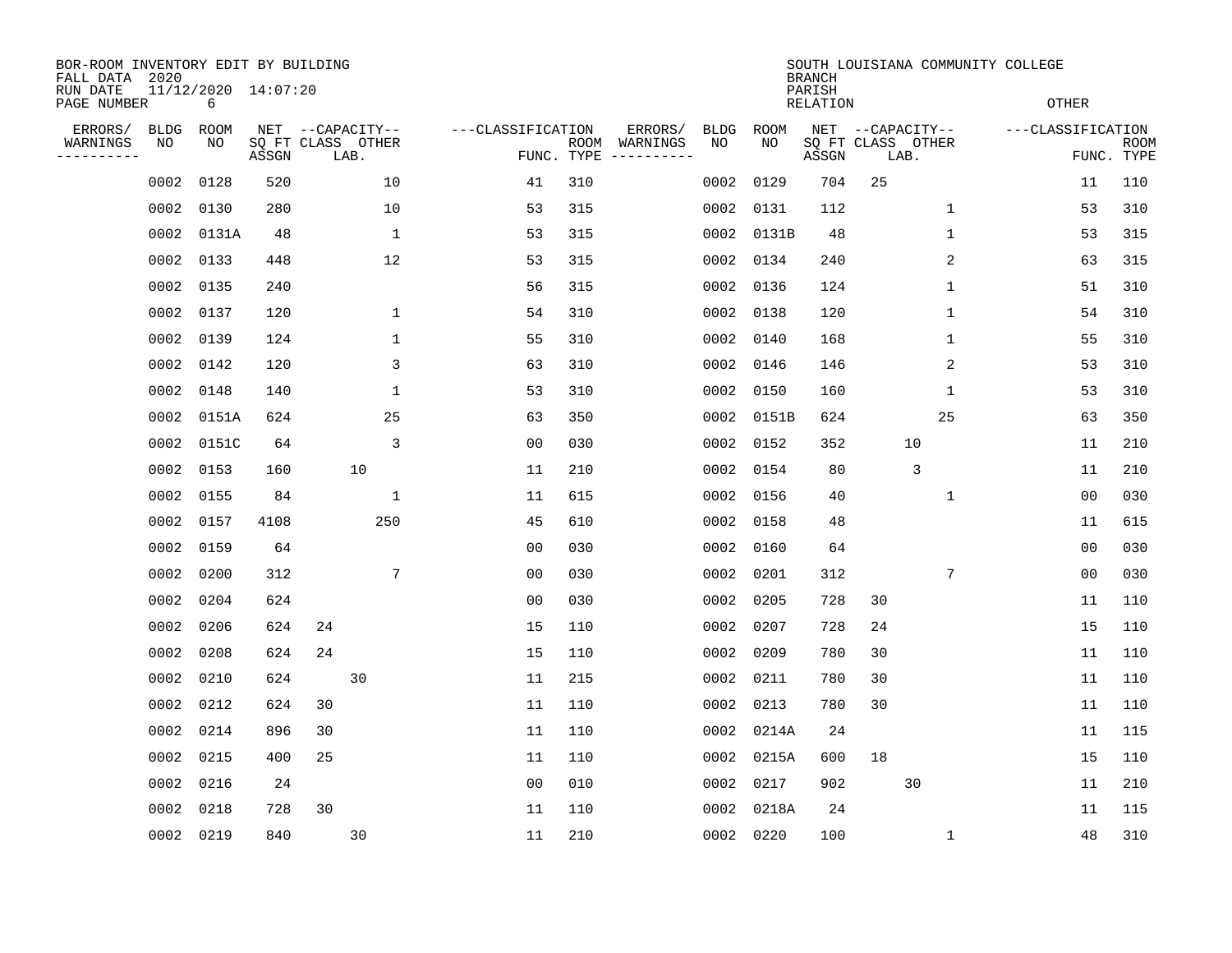| BOR-ROOM INVENTORY EDIT BY BUILDING<br>FALL DATA 2020 |                   |                   |                     |                                       |                   |            |                     |                   |                   | <b>BRANCH</b>      | SOUTH LOUISIANA COMMUNITY COLLEGE |                   |             |
|-------------------------------------------------------|-------------------|-------------------|---------------------|---------------------------------------|-------------------|------------|---------------------|-------------------|-------------------|--------------------|-----------------------------------|-------------------|-------------|
| RUN DATE<br>PAGE NUMBER                               |                   | 7                 | 11/12/2020 14:07:20 |                                       |                   |            |                     |                   |                   | PARISH<br>RELATION |                                   | <b>OTHER</b>      |             |
| ERRORS/                                               | <b>BLDG</b><br>NO | <b>ROOM</b><br>NO |                     | NET --CAPACITY--<br>SQ FT CLASS OTHER | ---CLASSIFICATION | ROOM       | ERRORS/<br>WARNINGS | <b>BLDG</b><br>NO | <b>ROOM</b><br>NO |                    | NET --CAPACITY--                  | ---CLASSIFICATION | <b>ROOM</b> |
| WARNINGS<br>- - - - - - - - - -                       |                   |                   | ASSGN               | LAB.                                  |                   | FUNC. TYPE | -----------         |                   |                   | ASSGN              | SQ FT CLASS OTHER<br>LAB.         |                   | FUNC. TYPE  |
|                                                       | 0002              | 0221              | 100                 | $\mathbf{1}$                          | 48                | 310        |                     | 0002              | 0222              | 100                | $\mathbf{1}$                      | 48                | 310         |
|                                                       | 0002 0223         |                   | 160                 | 2                                     | 48                | 710        |                     | 0002              | 0224              | 100                | 1                                 | 11                | 310         |
|                                                       | 0002              | 0225              | 160                 | 2                                     | 11                | 310        |                     | 0002              | 0226              | 120                | $\mathbf 1$                       | 61                | 310         |
|                                                       | 0002 0228         |                   | 120                 | $\mathbf 1$                           | 63                | 310        |                     | 0002              | 0230              | 120                | $\mathbf 1$                       | 33                | 310         |
|                                                       | 0002              | 0232              | 60                  |                                       | 0 <sub>0</sub>    | 030        |                     | 0002              | 0234              | 120                |                                   | 61                | 355         |
|                                                       | 0002 0236         |                   | 224                 | 10                                    | 63                | 350        |                     | 0002              | 0238              | 360                | 21                                | 15                | 240         |
|                                                       | 0002              | 0239              | 117                 |                                       | 11                | 315        |                     | 0002              | 0240              | 72                 | 1                                 | 15                | 310         |
|                                                       | 0002 0241         |                   | 208                 | 2                                     | 15                | 310        |                     | 0002              | 0242              | 332                | 16                                | 15                | 240         |
|                                                       | 0002              | 0242A             | 96                  | 1                                     | 15                | 310        |                     | 0002              | 0243              | 256                |                                   | 11                | 315         |
|                                                       | 0002              | 0243A             | 120                 | $\mathbf{1}$                          | 15                | 310        |                     | 0002              | 0244              | 272                | 1                                 | 15                | 310         |
|                                                       | 0002              | 0244A             | 132                 | 1                                     | 15                | 310        |                     | 0002              | 0245              | 140                |                                   | 11                | 315         |
|                                                       | 0002              | 0246              | 56                  | $\mathbf 1$                           | 00                | 030        |                     | 0002              | 0247              | 56                 | 1                                 | 00                | 030         |
|                                                       | 0002              | 0248              | 251                 | $\mathbf 1$                           | 11                | 310        |                     | 0002              | 0251              | 144                |                                   | 63                | 615         |
|                                                       | 0002              | 0252              | 280                 |                                       | 00                | 030        |                     | 0002              | 0300              | 312                | 7                                 | 0 <sub>0</sub>    | 030         |
|                                                       | 0002              | 0301              | 312                 | $7\phantom{.0}$                       | 0 <sub>0</sub>    | 030        |                     | 0002              | 0302A             | 96                 | 1                                 | 11                | 310         |
|                                                       | 0002              | 0302B             | 96                  | $\mathbf 1$                           | 11                | 310        |                     | 0002              | 0302C             | 100                | 1                                 | 11                | 310         |
|                                                       | 0002              | 0302D             | 100                 | 1                                     | 11                | 310        |                     | 0002              | 0302E             | 100                | 1                                 | 11                | 310         |
|                                                       | 0002              | 0302F             | 100                 | $\mathbf 1$                           | 11                | 310        |                     | 0002              | 0302G             | 100                | 1                                 | 11                | 310         |
|                                                       | 0002              | 0302H             | 100                 | 1                                     | 11                | 310        |                     | 0002              | 0302J             | 160                | 2                                 | 11                | 310         |
|                                                       | 0002              | 0302K             | 100                 | $\mathbf 1$                           | 11                | 310        |                     | 0002              | 0304              | 72                 |                                   | 0 <sub>0</sub>    | 030         |
|                                                       | 0002              | 0310              | 896                 | 40                                    | 11                | 140        |                     | 0002              | 0312              | 621                |                                   | 0 <sub>0</sub>    | 030         |
|                                                       | 0002              | 0313              | 616                 | 30                                    | 11                | 110        |                     | 0002              | 0314              | 988                | 30                                | 11                | 210         |
|                                                       | 0002              | 0314A             | 100                 |                                       | 11                | 215        |                     | 0002              | 0315              | 672                | 30                                | 11                | 110         |
|                                                       | 0002              | 0316              | 728                 | 30                                    | 11                | 110        |                     | 0002              | 0317              | 672                | 30                                | 11                | 110         |
|                                                       | 0002              | 0318              | 728                 | 30                                    | 11                | 110        |                     | 0002              | 0319A             | 700                | 25                                | 11                | 210         |
|                                                       |                   | 0002 0319B        | 700                 | 20                                    | 11                | 210        |                     |                   | 0002 0319C        | 80                 |                                   | 11                | 215         |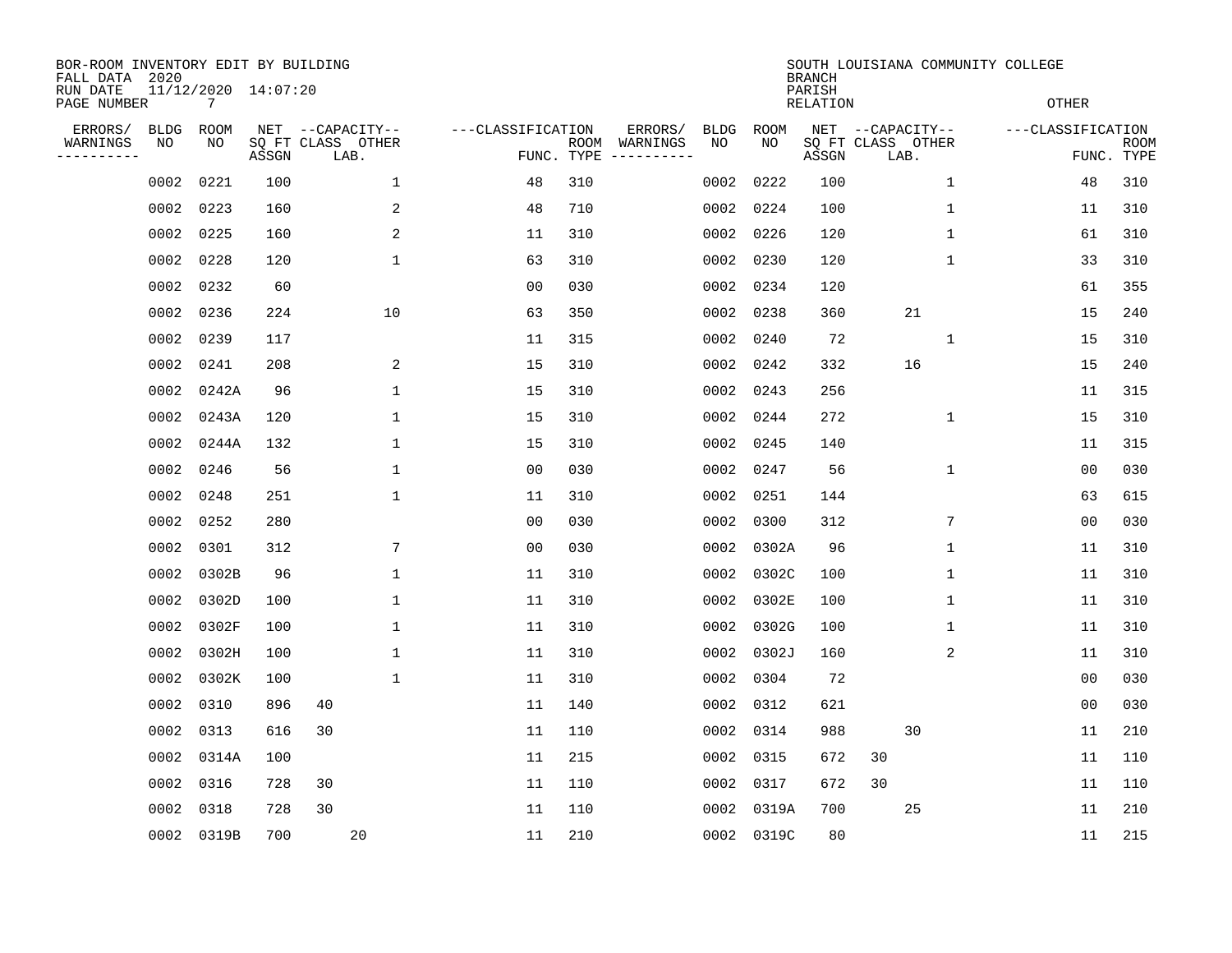| BOR-ROOM INVENTORY EDIT BY BUILDING<br>FALL DATA 2020 |           |                                       |       |                           |              |                                     |     |                                      |           |                                                                                                | <b>BRANCH</b>             |        | SOUTH LOUISIANA COMMUNITY COLLEGE                                                                                                       |                |                                                    |                           |
|-------------------------------------------------------|-----------|---------------------------------------|-------|---------------------------|--------------|-------------------------------------|-----|--------------------------------------|-----------|------------------------------------------------------------------------------------------------|---------------------------|--------|-----------------------------------------------------------------------------------------------------------------------------------------|----------------|----------------------------------------------------|---------------------------|
| RUN DATE<br>PAGE NUMBER                               |           | 11/12/2020 14:07:20<br>8 <sup>8</sup> |       |                           |              |                                     |     |                                      |           |                                                                                                | PARISH<br><b>RELATION</b> |        |                                                                                                                                         |                | <b>OTHER</b>                                       |                           |
| ERRORS/                                               | BLDG ROOM |                                       |       |                           |              | NET --CAPACITY-- ----CLASSIFICATION |     | ERRORS/ BLDG ROOM                    |           |                                                                                                |                           |        | NET --CAPACITY-- ---CLASSIFICATION                                                                                                      |                |                                                    |                           |
| WARNINGS<br>----------                                | NO        | NO                                    | ASSGN | SQ FT CLASS OTHER<br>LAB. |              |                                     |     | ROOM WARNINGS<br>FUNC. TYPE $------$ | NO        | NO                                                                                             | ASSGN                     | LAB.   | SQ FT CLASS OTHER                                                                                                                       | $\mathbb{R}^n$ |                                                    | <b>ROOM</b><br>FUNC. TYPE |
|                                                       |           | 0002 0320                             | 1104  |                           | 50           | 11                                  | 210 |                                      |           | 0002 0320A                                                                                     | 450                       |        | 22                                                                                                                                      |                | 11                                                 | 210                       |
|                                                       |           | 0002 0320B                            | 654   |                           | 22           | 11                                  | 210 |                                      |           | 0002 0321                                                                                      | 728                       | 30     |                                                                                                                                         |                | 11                                                 | 110                       |
|                                                       |           | 0002 0322                             | 896   |                           | 22           | 11                                  | 210 |                                      |           | 0002 0322A                                                                                     | 80                        |        |                                                                                                                                         |                | 11                                                 | 215                       |
|                                                       |           | 0002 0322B                            | 64    |                           |              | 11                                  | 215 |                                      |           | 0002 0323                                                                                      | 960                       |        | 30                                                                                                                                      |                | 11                                                 | 210                       |
|                                                       |           | 0002 0323A                            | 100   |                           |              | 11                                  | 215 |                                      |           | 0002 0324<br>TOTAL NUMBER CLASSROOMS<br>TOTAL NUMBER LABS 210<br>TOTAL NUMBER SPECIAL LABS 220 |                           | 728 30 | 11<br>TOTAL ASSIGNABLE & UNASSIGNABLE SQFT: 66,858<br>TOTAL NET ASSIGN SQ. FT. IN ROOM FILE 46,960<br>TOTAL NUMBER COMPUTER CLASSROOMS  |                | 11<br>20<br>$\overline{1}$<br>13<br>$\overline{1}$ | 110                       |
|                                                       |           | 0003 0001A                            | 130   |                           | $\mathbf{1}$ | 63                                  | 310 |                                      |           | 0003 0001B                                                                                     | 130                       |        | $\mathbf{1}$                                                                                                                            |                | 63                                                 | 315                       |
|                                                       |           | 0003 0001C                            | 25    |                           |              | 63                                  | 730 |                                      |           | 0003 0001D                                                                                     | 30                        |        | $\mathbf{1}$                                                                                                                            |                | 63                                                 | 315                       |
|                                                       | 0003      | 0006                                  | 644   |                           | 27           | 81                                  | 081 |                                      |           | 0003 0008A                                                                                     | 375                       |        |                                                                                                                                         |                | 11                                                 | 115                       |
|                                                       | 0003      | 0009A                                 | 375   |                           |              | 11                                  | 115 |                                      |           | 0003 0009B                                                                                     | 300                       |        |                                                                                                                                         |                | 0 <sub>0</sub>                                     | 030                       |
|                                                       | 0003      | 0009C                                 | 30    |                           |              | 0 <sub>0</sub>                      | 010 |                                      |           | 0003 0013                                                                                      | 644                       |        | 27                                                                                                                                      |                | 11                                                 | 650                       |
|                                                       |           | 0003 0014                             | 644   | 27                        |              | 11                                  | 110 |                                      | 0003 0015 |                                                                                                | 644                       |        | 35                                                                                                                                      |                | 11                                                 | 610                       |
| 9                                                     | 0003      | 0016                                  | 736   |                           | 10           | 41                                  | 430 |                                      |           | 0003 0017A                                                                                     | 131                       |        | 5                                                                                                                                       |                | 45                                                 | 315                       |
|                                                       |           | 0003 0102                             | 644   | 27                        |              | 41                                  | 110 |                                      |           | 0003 0109                                                                                      | 644                       | 27     |                                                                                                                                         |                | 11                                                 | 140                       |
|                                                       |           | 0003 0110                             | 644   | 27                        |              | 11                                  | 110 |                                      |           | 0003 0111<br>TOTAL NUMBER CLASSROOMS<br>TOTAL NUMBER LABS 210<br>TOTAL NUMBER SPECIAL LABS 220 | 644                       | 27     | 11 11<br>TOTAL ASSIGNABLE & UNASSIGNABLE SQFT: 7,414<br>TOTAL NET ASSIGN SQ. FT. IN ROOM FILE 7,084<br>TOTAL NUMBER COMPUTER CLASSROOMS |                | 11<br>3<br>2                                       | 140                       |
|                                                       |           | 0004 0001                             | 500   |                           |              | 72                                  | 730 |                                      |           | TOTAL NUMBER CLASSROOMS<br>TOTAL NUMBER LABS 210<br>TOTAL NUMBER SPECIAL LABS 220              |                           |        | TOTAL ASSIGNABLE & UNASSIGNABLE SQFT:<br>TOTAL NET ASSIGN SQ. FT. IN ROOM FILE<br>TOTAL NUMBER COMPUTER CLASSROOMS                      |                | 500<br>500                                         |                           |
|                                                       |           | 0005 0001                             | 3000  |                           |              | 72                                  | 730 |                                      |           | 0005 0002 1000                                                                                 |                           |        | TOTAL ASSIGNABLE & UNASSIGNABLE SQFT:                                                                                                   |                | 63<br>4,000                                        | 730                       |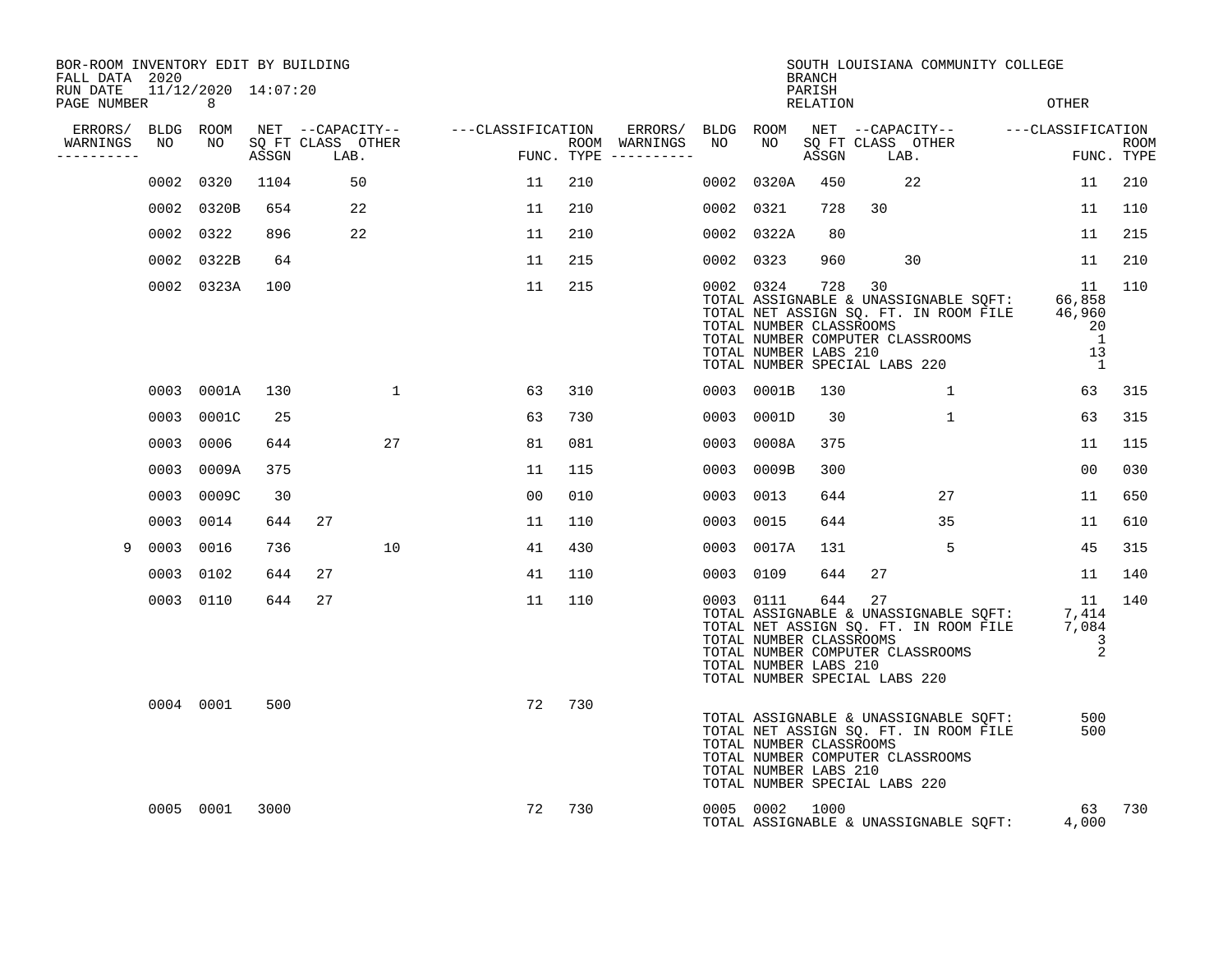| BOR-ROOM INVENTORY EDIT BY BUILDING<br>FALL DATA 2020 |                   |                          |       |                                       |             |              |                   |                |     |                          |                 |                                                                                   | <b>BRANCH</b>             |      | SOUTH LOUISIANA COMMUNITY COLLEGE                                         |                   |             |
|-------------------------------------------------------|-------------------|--------------------------|-------|---------------------------------------|-------------|--------------|-------------------|----------------|-----|--------------------------|-----------------|-----------------------------------------------------------------------------------|---------------------------|------|---------------------------------------------------------------------------|-------------------|-------------|
| RUN DATE<br>PAGE NUMBER                               |                   | 11/12/2020 14:07:20<br>9 |       |                                       |             |              |                   |                |     |                          |                 |                                                                                   | PARISH<br><b>RELATION</b> |      |                                                                           | <b>OTHER</b>      |             |
| ERRORS/<br>WARNINGS                                   | <b>BLDG</b><br>NO | ROOM<br>NO               |       | NET --CAPACITY--<br>SQ FT CLASS OTHER |             |              | ---CLASSIFICATION |                |     | ERRORS/<br>ROOM WARNINGS | BLDG ROOM<br>NO | NO                                                                                |                           |      | NET --CAPACITY--<br>SQ FT CLASS OTHER                                     | ---CLASSIFICATION | <b>ROOM</b> |
| ----------                                            |                   |                          | ASSGN |                                       | LAB.        |              |                   |                |     | FUNC. TYPE $------$      |                 |                                                                                   | ASSGN                     | LAB. |                                                                           |                   | FUNC. TYPE  |
|                                                       |                   |                          |       |                                       |             |              |                   |                |     |                          |                 | TOTAL NUMBER CLASSROOMS<br>TOTAL NUMBER LABS 210<br>TOTAL NUMBER SPECIAL LABS 220 |                           |      | TOTAL NET ASSIGN SQ. FT. IN ROOM FILE<br>TOTAL NUMBER COMPUTER CLASSROOMS | 4,000             |             |
|                                                       | 0006              | 0000                     | 3448  |                                       |             |              |                   | 0 <sub>0</sub> | 020 |                          | 0006 0100       |                                                                                   | 2853                      |      | 252                                                                       | 11                | 610         |
|                                                       | 0006              | 0100A                    | 574   |                                       |             |              |                   | 11             | 615 |                          |                 | 0006 0100B                                                                        | 238                       |      |                                                                           | 11                | 615         |
|                                                       | 0006              | 0101                     | 129   |                                       |             |              |                   | 0 <sub>0</sub> | 030 |                          | 0006 0102       |                                                                                   | 54                        |      |                                                                           | 64                | 710         |
|                                                       | 0006              | 0102A                    | 198   |                                       |             | 5            |                   | 00             | 030 |                          |                 | 0006 0102B                                                                        | 225                       |      | 6                                                                         | 0 <sub>0</sub>    | 030         |
|                                                       | 0006              | 0103                     | 450   |                                       |             |              |                   | 0 <sub>0</sub> | 030 |                          | 0006            | 0104                                                                              | 105                       |      |                                                                           | 0 <sub>0</sub>    | 030         |
|                                                       | 0006              | 0105                     | 112   |                                       |             |              |                   | 0 <sub>0</sub> | 010 |                          | 0006            | 0106                                                                              | 1053                      | 32   |                                                                           | 11                | 140         |
|                                                       | 0006              | 0107                     | 1053  |                                       | 32          |              |                   | 11             | 240 |                          | 0006            | 0108                                                                              | 1053                      | 32   |                                                                           | 11                | 140         |
|                                                       | 0006              | 0109                     | 1209  | 30                                    |             |              |                   | 11             | 110 |                          | 0006            | 0110                                                                              | 1209                      | 30   |                                                                           | 11                | 110         |
|                                                       | 0006              | 0111                     | 1209  | 30                                    |             |              |                   | 11             | 110 |                          | 0006            | 0112                                                                              | 1209                      | 30   |                                                                           | 11                | 110         |
|                                                       | 0006              | 0113                     | 1131  | 30                                    |             |              |                   | 11             | 110 |                          | 0006            | 0114                                                                              | 1131                      | 30   |                                                                           | 11                | 110         |
|                                                       | 0006              | 0116                     | 90    |                                       |             |              |                   | 0 <sub>0</sub> | 030 |                          | 0006            | 0200                                                                              | 140                       |      |                                                                           | 0 <sub>0</sub>    | 010         |
|                                                       | 0006              | 0201                     | 225   |                                       |             |              |                   | 11             | 710 |                          | 0006            | 0202                                                                              | 450                       |      |                                                                           | 0 <sub>0</sub>    | 030         |
|                                                       | 0006              | 0203                     | 104   |                                       |             |              |                   | 00             | 030 |                          | 0006            | 0204                                                                              | 72                        |      |                                                                           | 11                | 115         |
|                                                       | 0006              | 0204A                    | 198   |                                       |             | 5            |                   | 00             | 030 |                          | 0006            | 0204B                                                                             | 225                       |      | 6                                                                         | 00                | 030         |
|                                                       | 0006              | 0205A                    | 120   |                                       |             | 2            |                   | 64             | 310 |                          | 0006            | 0205B                                                                             | 100                       |      |                                                                           | 64                | 710         |
|                                                       | 0006              | 0205C                    | 120   |                                       |             | 2            |                   | 64             | 310 |                          | 0006            | 0205D                                                                             | 144                       |      | $\mathbf 1$                                                               | 64                | 310         |
|                                                       | 0006              | 0206                     | 45    |                                       |             | $\mathbf{1}$ |                   | 31             | 590 |                          | 0006            | 0207                                                                              | 720                       |      | 18                                                                        | 12                | 210         |
|                                                       | 0006              | 0208                     | 468   |                                       |             |              |                   | 64             | 710 |                          | 0006            | 0209                                                                              | 221                       |      | 2                                                                         | 46                | 313         |
|                                                       | 0006              | 0209A                    | 117   |                                       |             | $\mathbf 1$  |                   | 46             | 313 |                          | 0006            | 0209B                                                                             | 169                       |      | $\mathbf 1$                                                               | 46                | 325         |
|                                                       | 0006              | 0209C                    | 182   |                                       |             | $\mathbf 1$  |                   | 46             | 325 |                          | 0006            | 0209D                                                                             | 117                       |      | 2                                                                         | 11                | 310         |
|                                                       | 0006              | 0210                     | 1056  |                                       | 30          |              |                   | 12             | 210 |                          | 0006            | 0210A                                                                             | 680                       |      |                                                                           | 12                | 215         |
|                                                       | 0006              | 0210B                    | 180   |                                       | 3           |              |                   | 12             | 210 |                          | 0006            | 0210C                                                                             | 140                       |      | 2                                                                         | 12                | 310         |
|                                                       |                   | 0006 0210D               | 80    |                                       | $\mathbf 1$ |              |                   | 12             | 210 |                          |                 | 0006 0210E                                                                        | 30                        |      |                                                                           | 12                | 215         |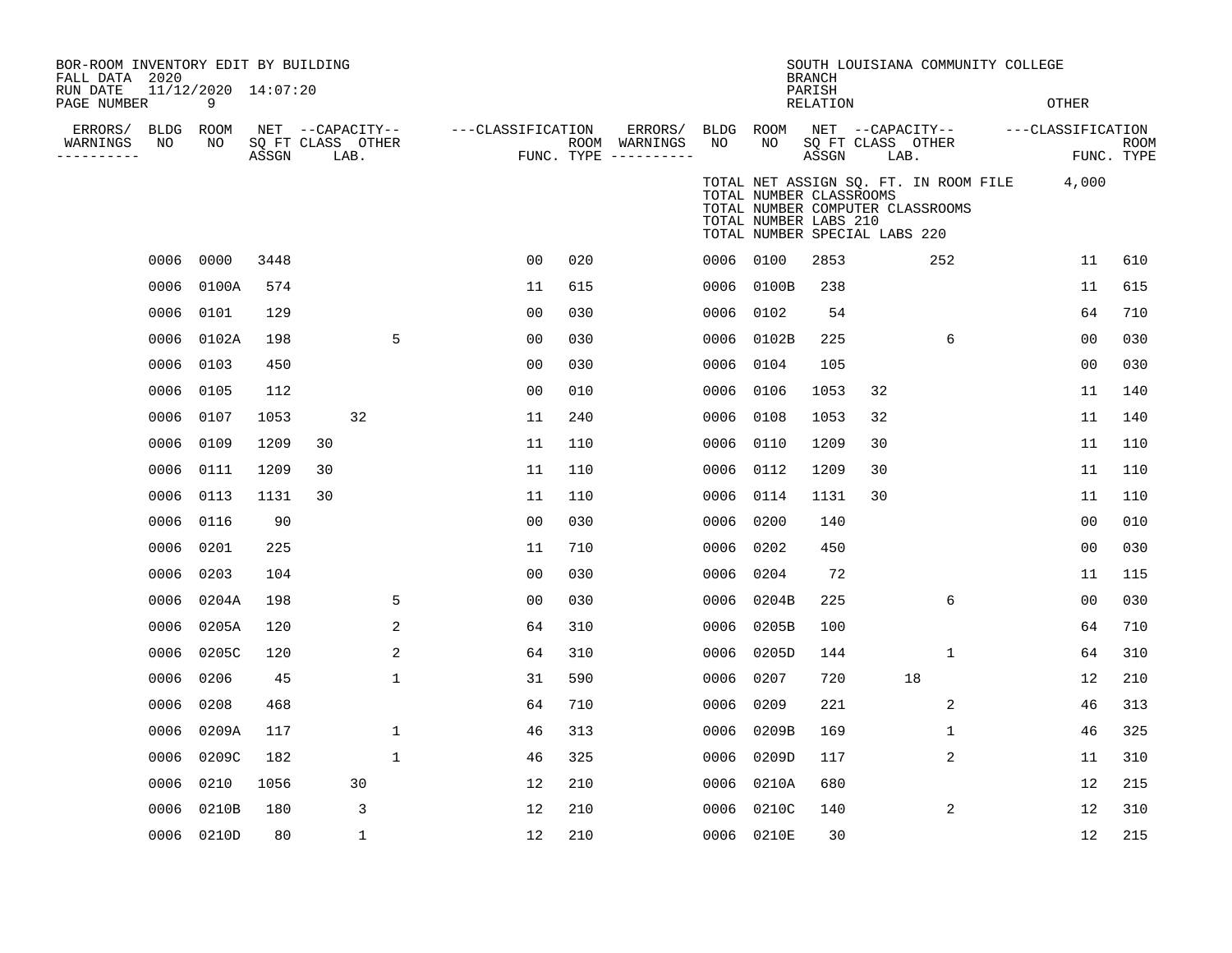| BOR-ROOM INVENTORY EDIT BY BUILDING<br>FALL DATA 2020 |             |                           |       |                           |                   |                    |                                                                                                                                                                                                                                                                                                                                                                                                                                                                     |             |           | <b>BRANCH</b>      | SOUTH LOUISIANA COMMUNITY COLLEGE |                   |                           |
|-------------------------------------------------------|-------------|---------------------------|-------|---------------------------|-------------------|--------------------|---------------------------------------------------------------------------------------------------------------------------------------------------------------------------------------------------------------------------------------------------------------------------------------------------------------------------------------------------------------------------------------------------------------------------------------------------------------------|-------------|-----------|--------------------|-----------------------------------|-------------------|---------------------------|
| RUN DATE<br>PAGE NUMBER                               |             | 11/12/2020 14:07:20<br>10 |       |                           |                   |                    |                                                                                                                                                                                                                                                                                                                                                                                                                                                                     |             |           | PARISH<br>RELATION |                                   | <b>OTHER</b>      |                           |
| ERRORS/                                               | <b>BLDG</b> | ROOM                      |       | NET --CAPACITY--          | ---CLASSIFICATION |                    | ERRORS/                                                                                                                                                                                                                                                                                                                                                                                                                                                             | <b>BLDG</b> | ROOM      |                    | NET --CAPACITY--                  | ---CLASSIFICATION |                           |
| WARNINGS<br>---------                                 | NO          | NO                        | ASSGN | SQ FT CLASS OTHER<br>LAB. |                   | ROOM<br>FUNC. TYPE | WARNINGS<br>$\begin{tabular}{ccccccccc} \multicolumn{2}{c }{\textbf{1} } & \multicolumn{2}{c }{\textbf{2} } & \multicolumn{2}{c }{\textbf{3} } & \multicolumn{2}{c }{\textbf{4} } & \multicolumn{2}{c }{\textbf{5} } & \multicolumn{2}{c }{\textbf{6} } & \multicolumn{2}{c }{\textbf{7} } & \multicolumn{2}{c }{\textbf{8} } & \multicolumn{2}{c }{\textbf{9} } & \multicolumn{2}{c }{\textbf{1} } & \multicolumn{2}{c }{\textbf{1} } & \multicolumn{2}{c }{\text$ | NO          | NO        | ASSGN              | SQ FT CLASS OTHER<br>LAB.         |                   | <b>ROOM</b><br>FUNC. TYPE |
|                                                       | 0006        | 0211                      | 304   |                           | 45                | 215                |                                                                                                                                                                                                                                                                                                                                                                                                                                                                     | 0006        | 0212A     | 200                | 3                                 | 12                | 210                       |
|                                                       | 0006        | 0212B                     | 224   | 3                         | 12                | 210                |                                                                                                                                                                                                                                                                                                                                                                                                                                                                     | 0006        | 0212C     | 240                | 10                                | 12                | 350                       |
|                                                       | 0006        | 0212D                     | 196   | 3                         | 12                | 210                |                                                                                                                                                                                                                                                                                                                                                                                                                                                                     | 0006        | 0213      | 696                | 32                                | 12                | 110                       |
|                                                       | 0006        | 0214                      | 24    |                           | 0 <sub>0</sub>    | 030                |                                                                                                                                                                                                                                                                                                                                                                                                                                                                     | 0006        | 0215      | 384                | 7                                 | 12                | 310                       |
|                                                       | 0006        | 0216A                     | 234   |                           | 12                | 630                |                                                                                                                                                                                                                                                                                                                                                                                                                                                                     | 0006        | 0216B     | 117                | 2                                 | 12                | 310                       |
|                                                       | 0006        | 0216C                     | 117   | 2                         | 12                | 310                |                                                                                                                                                                                                                                                                                                                                                                                                                                                                     | 0006        | 0216D     | 117                | 2                                 | 12                | 310                       |
|                                                       | 0006        | 0216E                     | 117   | 2                         | 12                | 310                |                                                                                                                                                                                                                                                                                                                                                                                                                                                                     | 0006        | 0216F     | 240                |                                   | 12                | 315                       |
|                                                       | 0006        | 0216G                     | 117   | 2                         | 12                | 310                |                                                                                                                                                                                                                                                                                                                                                                                                                                                                     | 0006        | 0216H     | 117                | 2                                 | 12                | 310                       |
|                                                       | 0006        | 0216I                     | 204   |                           | 12                | 315                |                                                                                                                                                                                                                                                                                                                                                                                                                                                                     | 0006        | 0216J     | 117                | 2                                 | 12                | 310                       |
|                                                       | 0006        | 0216K                     | 108   | 2                         | 12                | 310                |                                                                                                                                                                                                                                                                                                                                                                                                                                                                     | 0006        | 0216L     | 117                | 2                                 | 12                | 310                       |
|                                                       | 0006        | 0216M                     | 117   | 2                         | 12                | 310                |                                                                                                                                                                                                                                                                                                                                                                                                                                                                     | 0006        | 0216N     | 108                | 2                                 | 12                | 310                       |
|                                                       | 0006        | 02160                     | 117   | 2                         | 12                | 310                |                                                                                                                                                                                                                                                                                                                                                                                                                                                                     | 0006        | 0216P     | 108                | 2                                 | 12                | 310                       |
|                                                       | 0006        | 02160                     | 117   | 2                         | 12                | 310                |                                                                                                                                                                                                                                                                                                                                                                                                                                                                     | 0006        | 0216R     | 432                | 14                                | 12                | 350                       |
|                                                       | 0006        | 0216S                     | 117   | 2                         | 0 <sub>0</sub>    | 030                |                                                                                                                                                                                                                                                                                                                                                                                                                                                                     | 0006        | 0216T     | 143                | 2                                 | 00                | 030                       |
|                                                       | 0006        | 0216U                     | 48    | 1                         | 12                | 310                |                                                                                                                                                                                                                                                                                                                                                                                                                                                                     | 0006        | 0300      | 262                | 4                                 | 61                | 315                       |
|                                                       | 0006        | 0301                      | 112   | 1                         | 61                | 313                |                                                                                                                                                                                                                                                                                                                                                                                                                                                                     | 0006        | 0301A     | 234                | 1                                 | 61                | 310                       |
|                                                       | 0006        | 0302                      | 288   | 1                         | 61                | 310                |                                                                                                                                                                                                                                                                                                                                                                                                                                                                     | 0006        | 0303      | 117                | 1                                 | 61                | 313                       |
|                                                       | 0006        | 0304                      | 117   |                           | 61                | 315                |                                                                                                                                                                                                                                                                                                                                                                                                                                                                     | 0006        | 0305      | 144                | 1                                 | 61                | 313                       |
|                                                       | 0006        | 0305A                     | 378   | 1                         | 61                | 310                |                                                                                                                                                                                                                                                                                                                                                                                                                                                                     | 0006        | 0306      | 247                | 8                                 | 61                | 350                       |
|                                                       | 0006        | 0307                      | 135   |                           | 61                | 355                |                                                                                                                                                                                                                                                                                                                                                                                                                                                                     | 0006        | 0308      | 337                | 12                                | 61                | 350                       |
|                                                       | 0006        | 0309                      | 117   |                           | 61                | 315                |                                                                                                                                                                                                                                                                                                                                                                                                                                                                     | 0006        | 0309A     | 64                 | 1                                 | 0 <sub>0</sub>    | 030                       |
|                                                       | 0006        | 0309B                     | 64    | $\mathbf{1}$              | 0 <sub>0</sub>    | 030                |                                                                                                                                                                                                                                                                                                                                                                                                                                                                     | 0006        | 0310      | 117                |                                   | 61                | 315                       |
|                                                       | 0006        | 0311                      | 52    |                           | 0 <sub>0</sub>    | 010                |                                                                                                                                                                                                                                                                                                                                                                                                                                                                     | 0006        | 0312      | 123                | 1                                 | 46                | 310                       |
|                                                       | 0006        | 0312A                     | 255   | 12                        | 46                | 410                |                                                                                                                                                                                                                                                                                                                                                                                                                                                                     | 0006        | 0313      | 427                |                                   | 0 <sub>0</sub>    | 030                       |
|                                                       | 0006        | 0314                      | 80    |                           | 00                | 030                |                                                                                                                                                                                                                                                                                                                                                                                                                                                                     | 0006        | 0315      | 196                |                                   | 74                | 710                       |
|                                                       |             | 0006 0315A                | 150   | 4                         | 0 <sub>0</sub>    | 030                |                                                                                                                                                                                                                                                                                                                                                                                                                                                                     |             | 0006 0316 | 654                |                                   | 00                | 030                       |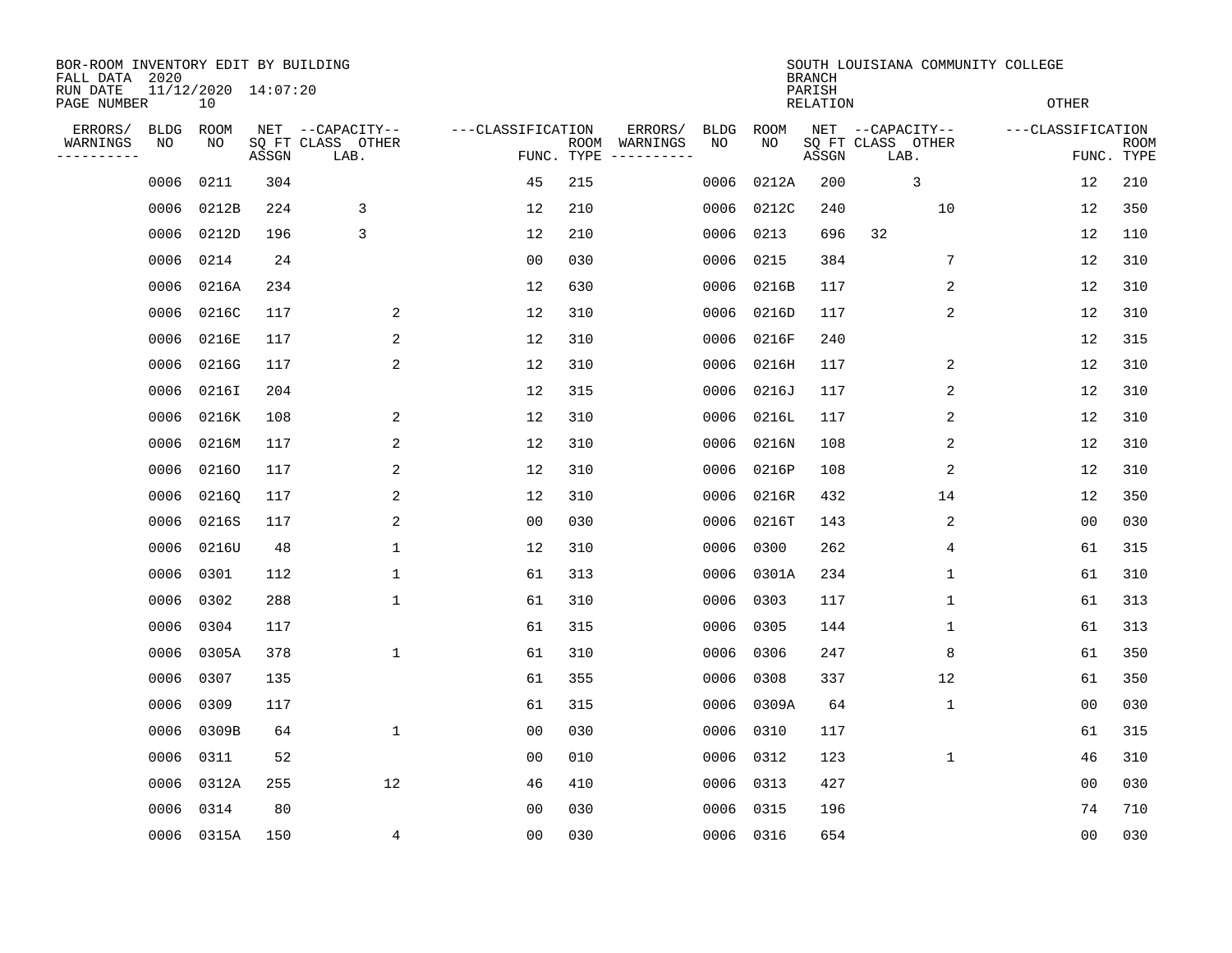| BOR-ROOM INVENTORY EDIT BY BUILDING<br>FALL DATA<br>RUN DATE | 2020       |                   | 11/12/2020 14:07:20 |                                               |                   |                           |                                  |             |                         | <b>BRANCH</b><br>PARISH | SOUTH LOUISIANA COMMUNITY COLLEGE                                                                                  |                             |                           |
|--------------------------------------------------------------|------------|-------------------|---------------------|-----------------------------------------------|-------------------|---------------------------|----------------------------------|-------------|-------------------------|-------------------------|--------------------------------------------------------------------------------------------------------------------|-----------------------------|---------------------------|
| PAGE NUMBER                                                  |            | -11               |                     |                                               |                   |                           |                                  |             |                         | RELATION                |                                                                                                                    | OTHER                       |                           |
| ERRORS/<br>WARNINGS                                          | BLDG<br>NO | <b>ROOM</b><br>NO | ASSGN               | NET --CAPACITY--<br>SQ FT CLASS OTHER<br>LAB. | ---CLASSIFICATION | <b>ROOM</b><br>FUNC. TYPE | ERRORS/<br>WARNINGS<br>--------- | BLDG<br>NO. | ROOM<br>NO.             | NET<br>ASSGN            | --CAPACITY--<br>SQ FT CLASS OTHER<br>LAB.                                                                          | ---CLASSIFICATION           | <b>ROOM</b><br>FUNC. TYPE |
|                                                              |            | 0006 0317         | 1374                | 32                                            | 11                | 210                       |                                  |             | 0006 0317A              | 139                     |                                                                                                                    | 11                          | 215                       |
|                                                              |            | 0006 0318         | 744                 | 30                                            | 11                | 110                       |                                  |             | 0006 0319               | 1300                    | 32                                                                                                                 | 11                          | 210                       |
|                                                              |            | 0006 0319A        | 139                 |                                               | 11                | 215                       |                                  |             | 0006 0320               | 755                     | 30                                                                                                                 | 11                          | 110                       |
|                                                              |            | 0006 0321         | 1010                |                                               | 11                | 215                       |                                  |             | 0006 0321A              | 150                     |                                                                                                                    | 11                          | 215                       |
|                                                              |            | 0006 0321B        | 150                 |                                               | 11                | 215                       |                                  |             | 0006 0321C              | 150                     |                                                                                                                    | 11                          | 215                       |
|                                                              |            | 0006 0321D        | 146                 |                                               | 11                | 215                       |                                  |             | 0006 0321E              | 195                     |                                                                                                                    | 11                          | 215                       |
|                                                              | 0006       | 0322              | 755                 | 30                                            | 11                | 110                       | 9                                | 0006        | 0323                    | 151                     | 32                                                                                                                 | 11                          | 210                       |
|                                                              |            | 0006 0324         | 714                 | 30                                            | 11                | 110                       |                                  |             | 0006 0325               | 1300                    | 32                                                                                                                 | 11                          | 210                       |
|                                                              | 0006       | 0325A             | 151                 |                                               | 11                | 215                       |                                  |             | TOTAL NUMBER CLASSROOMS |                         | TOTAL ASSIGNABLE & UNASSIGNABLE SQFT:<br>TOTAL NET ASSIGN SQ. FT. IN ROOM FILE<br>TOTAL NUMBER COMPUTER CLASSROOMS | 44,126<br>36,477<br>11<br>2 |                           |

TOTAL NUMBER LABS 210 11

TOTAL NUMBER SPECIAL LABS 220